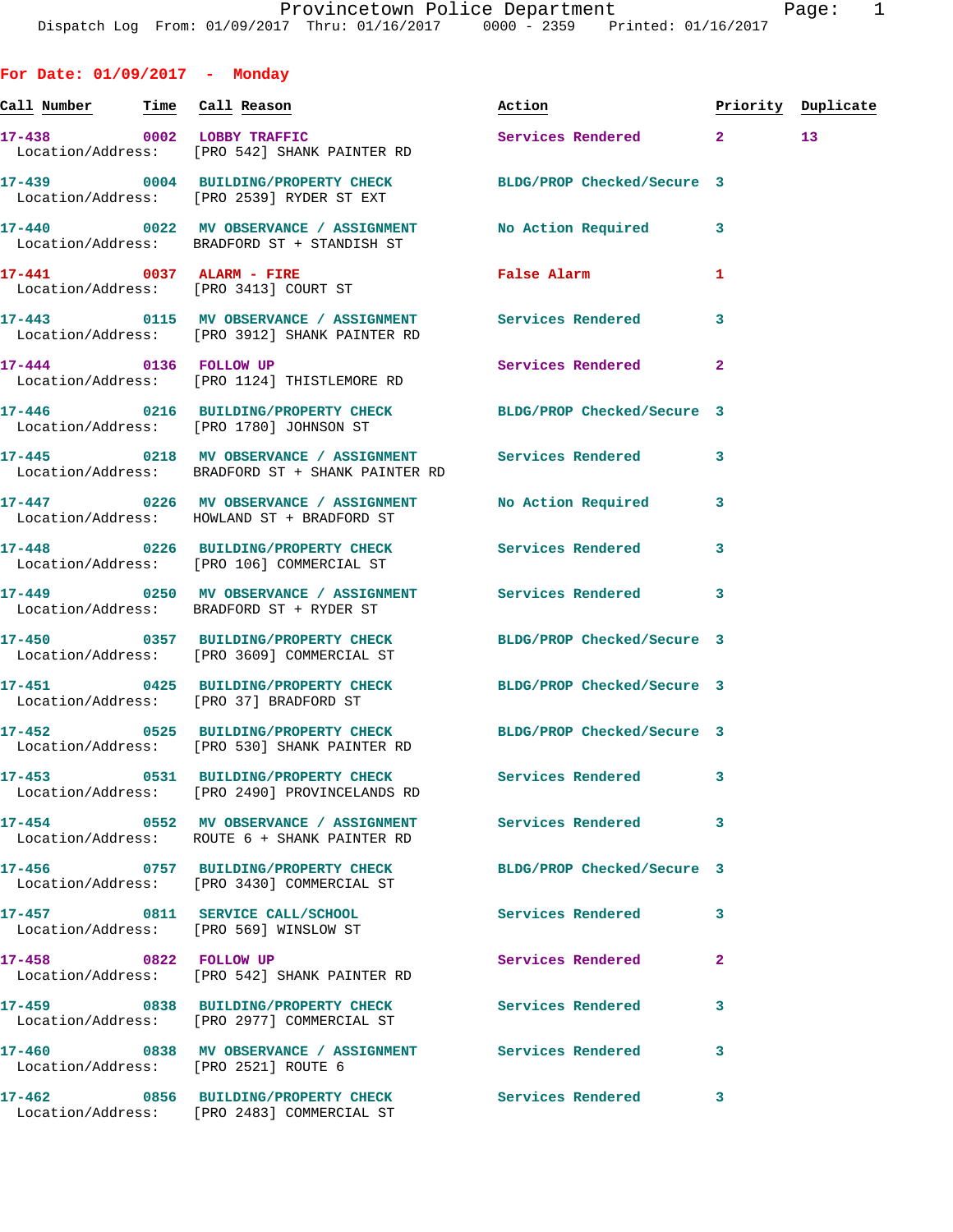|                             | Dispatch Log From: 01/09/2017 Thru: 01/16/2017 0000 - 2359 Printed: 01/16/2017                                 |                          |                |
|-----------------------------|----------------------------------------------------------------------------------------------------------------|--------------------------|----------------|
| 17-461 0857 SERVICE CALL    | Location/Address: [PRO 1786] PILGRIM HEIGHTS RD                                                                | <b>Services Rendered</b> | 3              |
|                             | 17-463 0917 BUILDING/PROPERTY CHECK Services Rendered<br>Location/Address: [PRO 2483] COMMERCIAL ST            |                          | 3              |
|                             | 17-464 0921 PARADE/CRUISER ESCORT<br>Location/Address: [PRO 1645] HARRY KEMP WAY                               | <b>Services Rendered</b> | $\overline{2}$ |
|                             | 17-465  0929 MV OBSERVANCE / ASSIGNMENT  Services Rendered<br>Location/Address: [PRO 3430] COMMERCIAL ST       |                          | 3              |
|                             | 17-466 0942 MV OBSERVANCE / ASSIGNMENT<br>Location/Address: [PRO 106] COMMERCIAL ST                            | <b>Services Rendered</b> | 3              |
|                             | 17-467 0955 BUILDING/PROPERTY CHECK<br>Location/Address: [PRO 2499] RACE POINT RD                              | <b>Services Rendered</b> | 3              |
|                             | 17-469 1003 MV OBSERVANCE / ASSIGNMENT<br>Location: RT 6 AND PROVINCELANDS RD                                  | <b>Services Rendered</b> | 3              |
| 17-468 1008 ALARM - GENERAL | Location/Address: [PRO 49] BRADFORD ST                                                                         | <b>Services Rendered</b> | 1              |
|                             | 17-470 1055 LARCENY / FORGERY / FRAUD SPOKEN TO<br>Location/Address: [PRO 724] BRADFORD ST                     |                          | $\overline{a}$ |
|                             | 17-471 1055 BUILDING/PROPERTY CHECK<br>Location/Address: [PRO 2898] JEROME SMITH RD                            | <b>Services Rendered</b> | 3              |
|                             | 17-472 1111 ASSIST AGENCY / MUTUAL AID Services Rendered<br>Location/Address: BRADFORD ST + PRINCE ST          |                          | 3              |
|                             | 17-473 1445 FOLLOW UP<br>Location/Address: [PRO 530] SHANK PAINTER RD                                          | Services Rendered        | $\mathbf{2}$   |
| 17-474 1500 SCHOOL          | Location/Address: [PRO 569] WINSLOW ST                                                                         | Services Rendered        | 3              |
|                             | 17-475 1603 BUILDING/PROPERTY CHECK<br>Location/Address: [PRO 3163] WINTHROP ST                                | <b>Services Rendered</b> | 3              |
|                             | 17-476 1632 BUILDING/PROPERTY CHECK BLDG/PROP Checked/Secure 3<br>Location/Address: [PRO 2543] MACMILLAN WHARF |                          |                |
|                             | 17-477 1649 PARK, WALK & TALK<br>Location/Address: [PRO 569] WINSLOW ST                                        | Services Rendered        | 2              |
| 17-478 1739 HAZARDS         | Location/Address: [PRO 542] SHANK PAINTER RD                                                                   | SPOKEN TO                | $\overline{a}$ |
|                             | 17-479 1828 BUILDING/PROPERTY CHECK Services Rendered<br>Location/Address: [PRO 357] COMMERCIAL ST             |                          | 3              |
|                             | 17-480 1832 BUILDING/PROPERTY CHECK Services Rendered<br>Location/Address: [PRO 2559] COMMERCIAL ST            |                          | 3              |
|                             | 17-481 1840 MV OBSERVANCE / ASSIGNMENT Services Rendered<br>Location/Address: COMMERCIAL ST + SNAIL RD         |                          | 3              |
| 17-482 1907 TTY TEST CALL   | Location/Address: [PRO 542] SHANK PAINTER RD                                                                   | Services Rendered        | 3              |
|                             | 17-483 1910 BUILDING/PROPERTY CHECK BLDG/PROP Checked/Secure 3<br>Location/Address: [PRO 530] SHANK PAINTER RD |                          |                |
|                             | 17-484 2056 BUILDING/PROPERTY CHECK<br>Location/Address: [PRO 433] RYDER ST EXT                                | <b>Services Rendered</b> | 3              |
| 17-485                      | 2108 BUILDING/PROPERTY CHECK BLDG/PROP Checked/Secure 3                                                        |                          |                |

Location/Address: [PRO 379] COMMERCIAL ST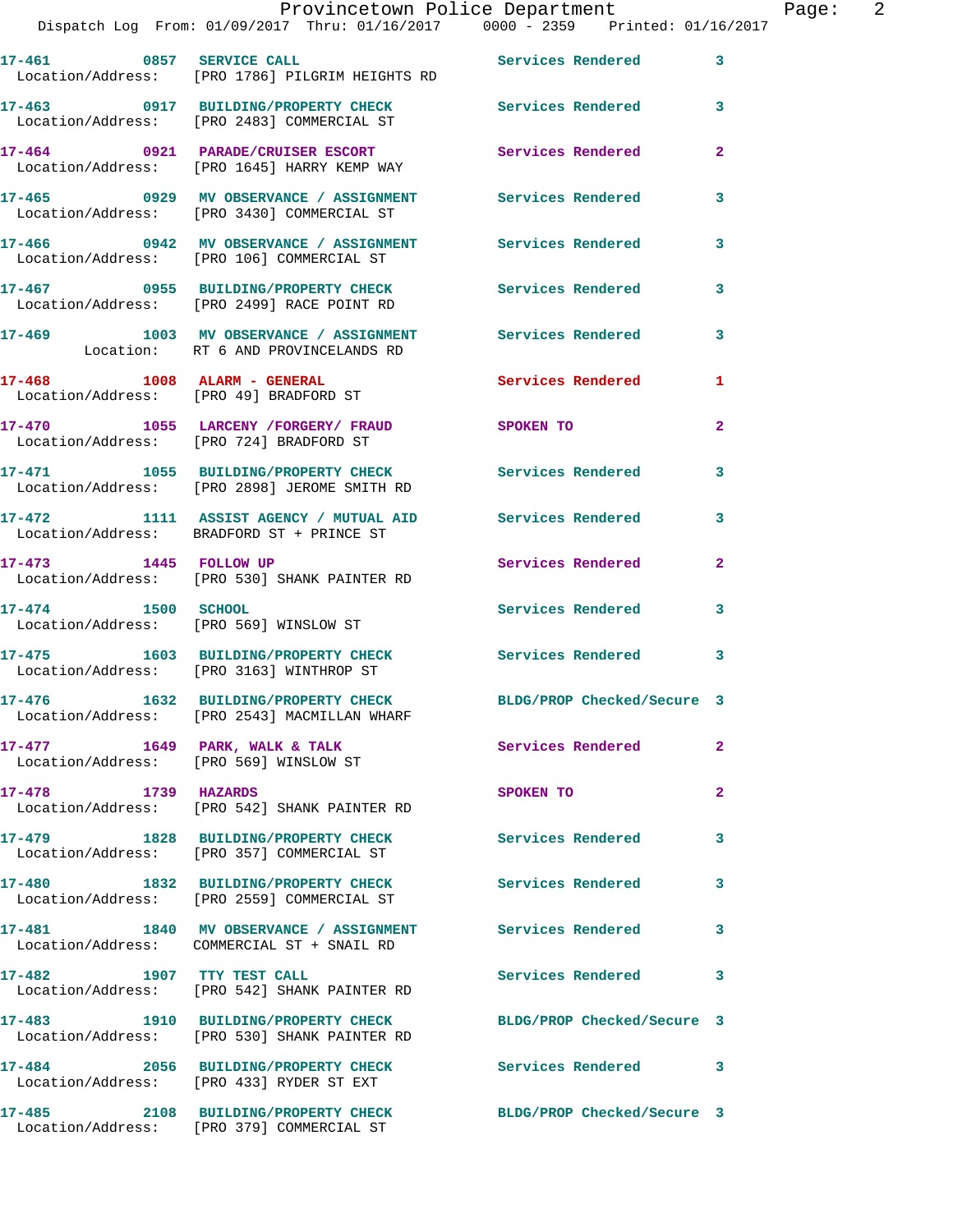Dispatch Log From: 01/09/2017 Thru: 01/16/2017 0000 - 2359 Printed: 01/16/2017

|                                  | 17-486 2110 MV OBSERVANCE / ASSIGNMENT Services Rendered 3<br>Location/Address: BRADFORD ST + COMMERCIAL ST  |                            |                |    |
|----------------------------------|--------------------------------------------------------------------------------------------------------------|----------------------------|----------------|----|
|                                  | 17-487 2123 BUILDING/PROPERTY CHECK BLDG/PROP Checked/Secure 3<br>Location/Address: [PRO 3287] ROUTE 6       |                            |                |    |
|                                  | 17-489 2147 BUILDING/PROPERTY CHECK BLDG/PROP Checked/Secure 3<br>Location/Address: [PRO 186] COMMERCIAL ST  |                            |                |    |
|                                  | 17-490 2152 BAR CHECK<br>Location/Address: [PRO 3443] COMMERCIAL ST                                          | Services Rendered 2        |                |    |
|                                  | 17-491 2211 BUILDING/PROPERTY CHECK<br>Location/Address: [PRO 1638] COMMERCIAL ST                            | BLDG/PROP Checked/Secure 3 |                |    |
|                                  | 17-492 2220 LOBBY TRAFFIC<br>Location/Address: [PRO 542] SHANK PAINTER RD                                    | Services Rendered 3        |                | 13 |
| 17-493 2230 MV DISABLED          | Location/Address: CENTRAL ST + BRADFORD ST                                                                   | Services Rendered          | $\overline{2}$ |    |
|                                  | 17-494 2353 BUILDING/PROPERTY CHECK<br>Location/Address: [PRO 554] TREMONT ST                                | BLDG/PROP Checked/Secure 3 |                |    |
| For Date: $01/10/2017$ - Tuesday |                                                                                                              |                            |                |    |
|                                  | 17-495 0010 MV OBSERVANCE / ASSIGNMENT Services Rendered 3<br>Location/Address: RYDER ST + BRADFORD ST       |                            |                |    |
|                                  | 17-496 0014 BUILDING/PROPERTY CHECK<br>Location/Address: [PRO 3296] SHANK PAINTER RD                         | BLDG/PROP Checked/Secure 3 |                |    |
|                                  | 17-497 0026 MV OBSERVANCE / ASSIGNMENT NO Action Required 3<br>Location/Address: SNAIL RD + COMMERCIAL ST    |                            |                |    |
|                                  | 17-498 0048 LOOSE DOG<br>Location/Address: ANTHONY ST + COMMERCIAL ST                                        | Could Not Locate           | $\overline{2}$ |    |
|                                  | 17-499 0142 BUILDING/PROPERTY CHECK BLDG/PROP Checked/Secure 3<br>Location/Address: [PRO 3609] COMMERCIAL ST |                            |                |    |
|                                  | 17-500 0144 BUILDING/PROPERTY CHECK<br>Location/Address: [PRO 2539] RYDER ST EXT                             | BLDG/PROP Checked/Secure 3 |                |    |
|                                  | 17-501 6152 MV OBSERVANCE / ASSIGNMENT Services Rendered<br>Location/Address: BRADFORD ST + RYDER ST         |                            | 3              |    |
|                                  | 17-502 0159 BUILDING/PROPERTY CHECK<br>Location/Address: [PRO 106] COMMERCIAL ST                             | Services Rendered          | 3              |    |
|                                  | 17-503 0251 BUILDING/PROPERTY CHECK<br>Location/Address: [PRO 2490] PROVINCELANDS RD                         | <b>Services Rendered</b>   | 3              |    |
|                                  | 17-504 0254 BUILDING/PROPERTY CHECK<br>Location/Address: [PRO 16] BRADFORD ST                                | BLDG/PROP Checked/Secure 3 |                |    |
|                                  | 17-506 0300 BUILDING/PROPERTY CHECK Services Rendered<br>Location/Address: [PRO 3259] MACMILLAN WHARF        |                            | 3              |    |
|                                  | 17-505 0302 BUILDING/PROPERTY CHECK<br>Location/Address: [PRO 2499] RACE POINT RD                            | Services Rendered          | 3              |    |
|                                  | 17-507 0307 BUILDING/PROPERTY CHECK<br>Location/Address: [PRO 516] RACE POINT RD                             | BLDG/PROP Checked/Secure 3 |                |    |
|                                  | 17-508 0459 BUILDING/PROPERTY CHECK<br>Location/Address: [PRO 1646] WINSLOW ST                               | BLDG/PROP Checked/Secure 3 |                |    |
| 17-509                           | 0526 BUILDING/PROPERTY CHECK                                                                                 | BLDG/PROP Checked/Secure 3 |                |    |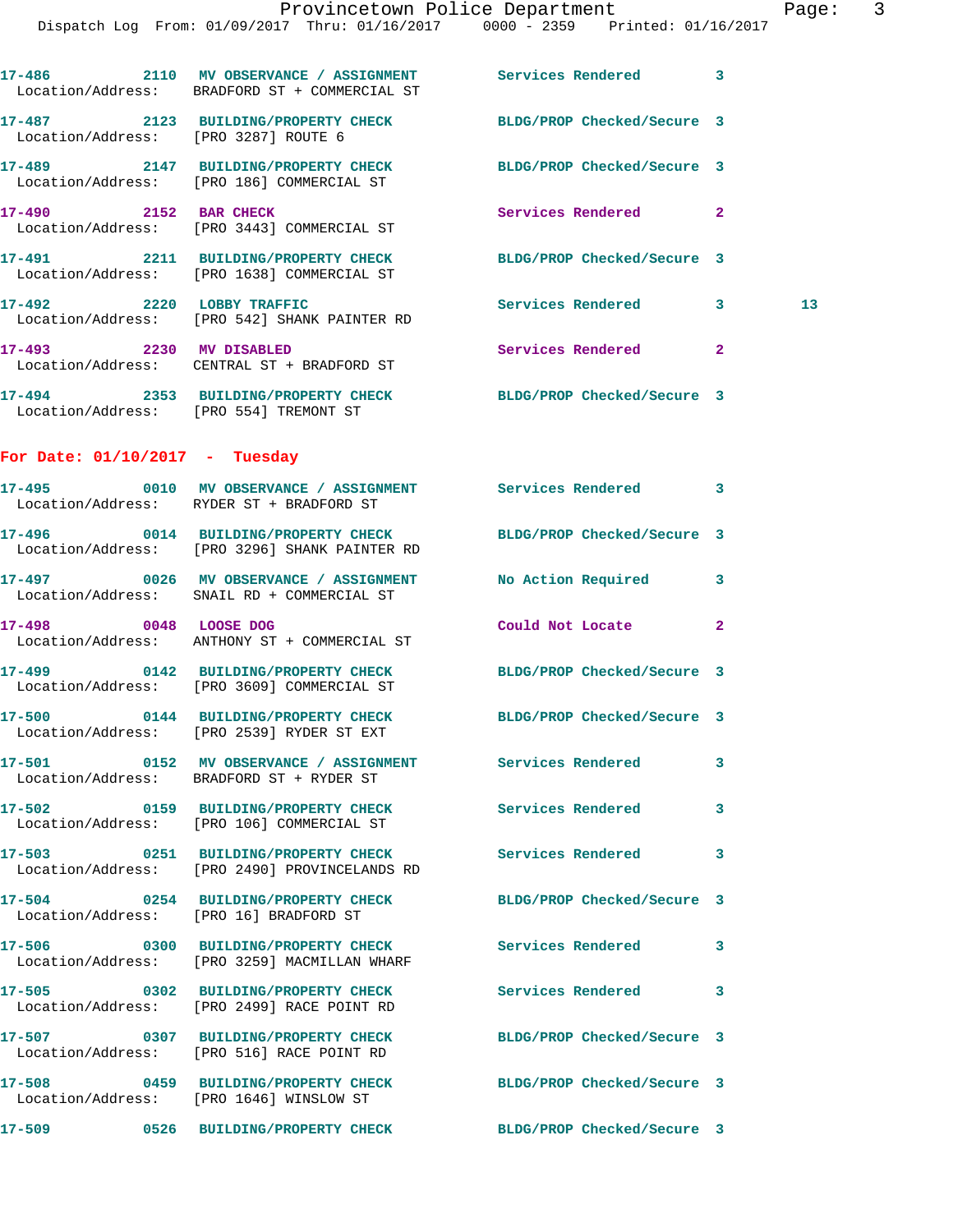|                                        | Dispatch Log From: 01/09/2017 Thru: 01/16/2017 0000 - 2359 Printed: 01/16/2017                                 | Provincetown Police Department | Page: 4           |
|----------------------------------------|----------------------------------------------------------------------------------------------------------------|--------------------------------|-------------------|
|                                        | Location/Address: [PRO 530] SHANK PAINTER RD                                                                   |                                |                   |
|                                        | 17-510 0529 MV OBSERVANCE / ASSIGNMENT Services Rendered 3<br>Location/Address: [PRO 2519] ROUTE 6             |                                |                   |
|                                        | 17-511 0536 MV OBSERVANCE / ASSIGNMENT Services Rendered 3<br>Location/Address: BRADFORD ST + HIGH POLE HILL   |                                |                   |
|                                        | 17-512 0810 AT SCHOOL<br>Location/Address: [PRO 569] WINSLOW ST                                                | Services Rendered 3            |                   |
|                                        | 17-513 0829 911 MISDIAL<br>Location/Address: [PRO 515] RACE POINT RD                                           | Taken/Referred to Other 1      |                   |
|                                        | 17-514 0844 DRONE USE<br>Location/Address: [PRO 4019] HARBOR HILL RD                                           | Services Rendered 2            |                   |
| Location/Address: RYDER ST             | 17-515 0848 PARKED MV COMPLAINT                                                                                | Services Rendered              | $\mathbf{2}$      |
| Location/Address: [PRO 3440] ROUTE 6   | 17-517 0903 MV OBSERVANCE / ASSIGNMENT Services Rendered 3                                                     |                                |                   |
|                                        | 17-518 0945 TRAFFIC CONTROL<br>Location/Address: RYDER ST + COMMERCIAL ST                                      | Services Rendered              | 3                 |
|                                        | 17-520 1015 ASSIST CITIZEN<br>Location/Address: [PRO 2966] COMMERCIAL ST                                       | Services Rendered 3            |                   |
|                                        | 17-522 1026 ALARM SET-OFF<br>Location/Address: [PRO 1608] WATSONS CT                                           | Services Rendered              | 1                 |
|                                        | 17-523 1128 BUILDING/PROPERTY CHECK Services Rendered 3<br>Location/Address: [PRO 3296] SHANK PAINTER RD       |                                |                   |
|                                        | 17-524 1158 VERBAL SPEED/HEADLIGHT VERBAL WARNING<br>Location/Address: [PRO 2513] ROUTE 6                      |                                | 3                 |
|                                        | 17-526 1326 ALARM SET OFF<br>Location/Address: [PRO 3342] GEORGES PATH                                         | Services Rendered              | $\mathbf{1}$<br>1 |
| Location/Address: [PRO 569] WINSLOW ST | 17-528 1510 PARK, WALK & TALK                                                                                  | Services Rendered              | $\mathbf{2}$      |
|                                        | Location/Address: [PRO 4041] BRADFORD ST                                                                       | Services Rendered              | 3                 |
|                                        | 17-529 1616 MV OBSERVANCE / ASSIGNMENT Services Rendered<br>Location/Address: [PRO 3430] COMMERCIAL ST         |                                | 3                 |
|                                        | 17-530 1641 BUILDING/PROPERTY CHECK BLDG/PROP Checked/Secure 3<br>Location/Address: [PRO 2898] JEROME SMITH RD |                                |                   |
|                                        | 17-531 1734 MV DISABLED<br>Location/Address: [PRO 413] CONWELL ST                                              | Services Rendered 2            |                   |
|                                        | 17-532 1813 BUILDING/PROPERTY CHECK BLDG/PROP Checked/Secure 3<br>Location/Address: [PRO 3259] MACMILLAN WHARF |                                |                   |
|                                        | 17-533 1849 BUILDING/PROPERTY CHECK BLDG/PROP Checked/Secure 3<br>Location/Address: [PRO 3259] MACMILLAN WHARF |                                |                   |
| 17-534 1907 ALARM - FIRE               | Location/Address: [PRO 208] COMMERCIAL ST                                                                      | False Alarm Weather (No 1      |                   |
|                                        | 17-535 2143 BUILDING/PROPERTY CHECK BLDG/PROP Checked/Secure 3<br>Location/Address: [PRO 16] BRADFORD ST       |                                |                   |
|                                        | 17-536 2148 BUILDING/PROPERTY CHECK                                                                            | BLDG/PROP Checked/Secure 3     |                   |

Location/Address: [PRO 526] RYDER ST EXT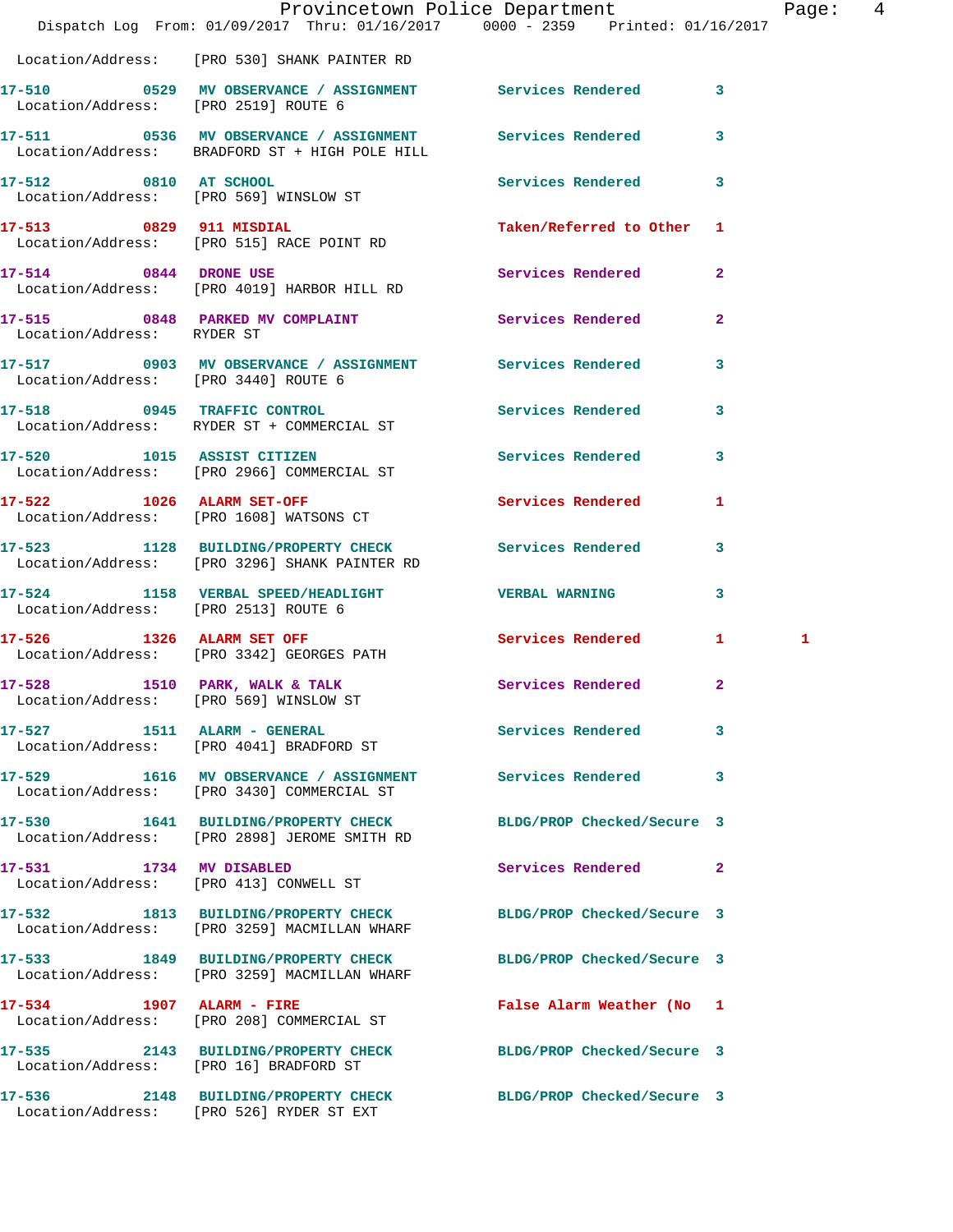|                                    | Dispatch Log From: 01/09/2017 Thru: 01/16/2017 0000 - 2359 Printed: 01/16/2017                                     | Provincetown Police Department |   | Page: 5 |  |
|------------------------------------|--------------------------------------------------------------------------------------------------------------------|--------------------------------|---|---------|--|
|                                    | 17-537 2149 MV OBSERVANCE / ASSIGNMENT Services Rendered 3<br>Location/Address: BRADFORD ST + STANDISH ST          |                                |   |         |  |
|                                    | 17-539 2349 BUILDING/PROPERTY CHECK BLDG/PROP Checked/Secure 3<br>Location/Address: [PRO 530] SHANK PAINTER RD     |                                |   |         |  |
| For Date: $01/11/2017$ - Wednesday |                                                                                                                    |                                |   |         |  |
|                                    | 17-538 0000 LOBBY TRAFFIC Services Rendered 2<br>Location/Address: [PRO 542] SHANK PAINTER RD                      |                                |   | 9       |  |
|                                    | 17-540 0055 BUILDING/PROPERTY CHECK Services Rendered 3<br>Location/Address: [PRO 3259] MACMILLAN WHARF            |                                |   |         |  |
|                                    | 17-542 0059 BUILDING/PROPERTY CHECK BLDG/PROP Checked/Secure 3<br>  Location/Address: [PRO 3430] COMMERCIAL ST     |                                |   |         |  |
|                                    | 17-541 0101 BUILDING/PROPERTY CHECK BLDG/PROP Checked/Secure 3<br>Location/Address: [PRO 1638] COMMERCIAL ST       |                                |   |         |  |
|                                    | 17-543 0122 MV OBSERVANCE / ASSIGNMENT Services Rendered 3<br>Location/Address: BRADFORD ST + SHANK PAINTER RD     |                                |   |         |  |
|                                    | 17-544 0131 MV OBSERVANCE / ASSIGNMENT Services Rendered 3<br>Location/Address: PROVINCELANDS RD + BRADFORD ST EXT |                                |   |         |  |
|                                    | 17-545 0205 BUILDING/PROPERTY CHECK<br>Location/Address: [PRO 444] HIGH POLE HILL                                  | BLDG/PROP Checked/Secure 3     |   |         |  |
|                                    | 17-546 0216 BUILDING/PROPERTY CHECK BLDG/PROP Checked/Secure 3<br>Location/Address: [PRO 306] COMMERCIAL ST        |                                |   |         |  |
|                                    | 17-547 0222 BUILDING/PROPERTY CHECK BLDG/PROP Checked/Secure 3<br>Location/Address: [PRO 306] COMMERCIAL ST        |                                |   |         |  |
|                                    | 17-548 0228 MV OBSERVANCE / ASSIGNMENT Services Rendered 3<br>Location/Address: [PRO 58] BRADFORD ST               |                                |   |         |  |
|                                    | 17-549 0312 MEDICAL EMERGENCY Services Rendered 1<br>Location/Address: [PRO 943] HARRY KEMP WAY                    |                                |   |         |  |
|                                    | 17-550 0516 MV OBSERVANCE / ASSIGNMENT Services Rendered 3<br>Location/Address: JEROME SMITH RD + SHANK PAINTER RD |                                |   |         |  |
|                                    | 17-551 0516 BUILDING/PROPERTY CHECK BLDG/PROP Checked/Secure 3<br>Location/Address: [PRO 1778] SHANK PAINTER RD    |                                |   |         |  |
| Location/Address: ROUTE 6          | 17-552 6529 MV OBSERVANCE / ASSIGNMENT Services Rendered 3                                                         |                                |   |         |  |
|                                    | 17-553 0611 BUILDING/PROPERTY CHECK BLDG/PROP Checked/Secure 3<br>Location/Address: [PRO 2540] RACE POINT RD       |                                |   |         |  |
|                                    | 17-554 0758 ASSIST CITIZEN<br>Location/Address: [PRO 542] SHANK PAINTER RD                                         | <b>SPOKEN TO</b>               | 3 |         |  |
|                                    | 17-555 0817 AT SCHOOL<br>Location/Address: [PRO 569] WINSLOW ST                                                    | Services Rendered 3            |   |         |  |
|                                    | 17-556 0846 PARKED MV COMPLAINT<br>Location/Address: [PRO 105] COMMERCIAL ST                                       | Services Rendered 2            |   |         |  |
|                                    | 17-557 0858 PET PANTRY<br>Location/Address: [PRO 3296] SHANK PAINTER RD                                            | Services Rendered 3            |   |         |  |
|                                    | 17-558 0919 BOAT OUT OF SERVICE Services Rendered 2<br>Location/Address: [PRO 3259] MACMILLAN WHARF                |                                |   |         |  |
|                                    | 17-559 1009 KEEP THE PEACE<br>Location/Address: [PRO 637] BRADFORD ST                                              | Services Rendered 2            |   |         |  |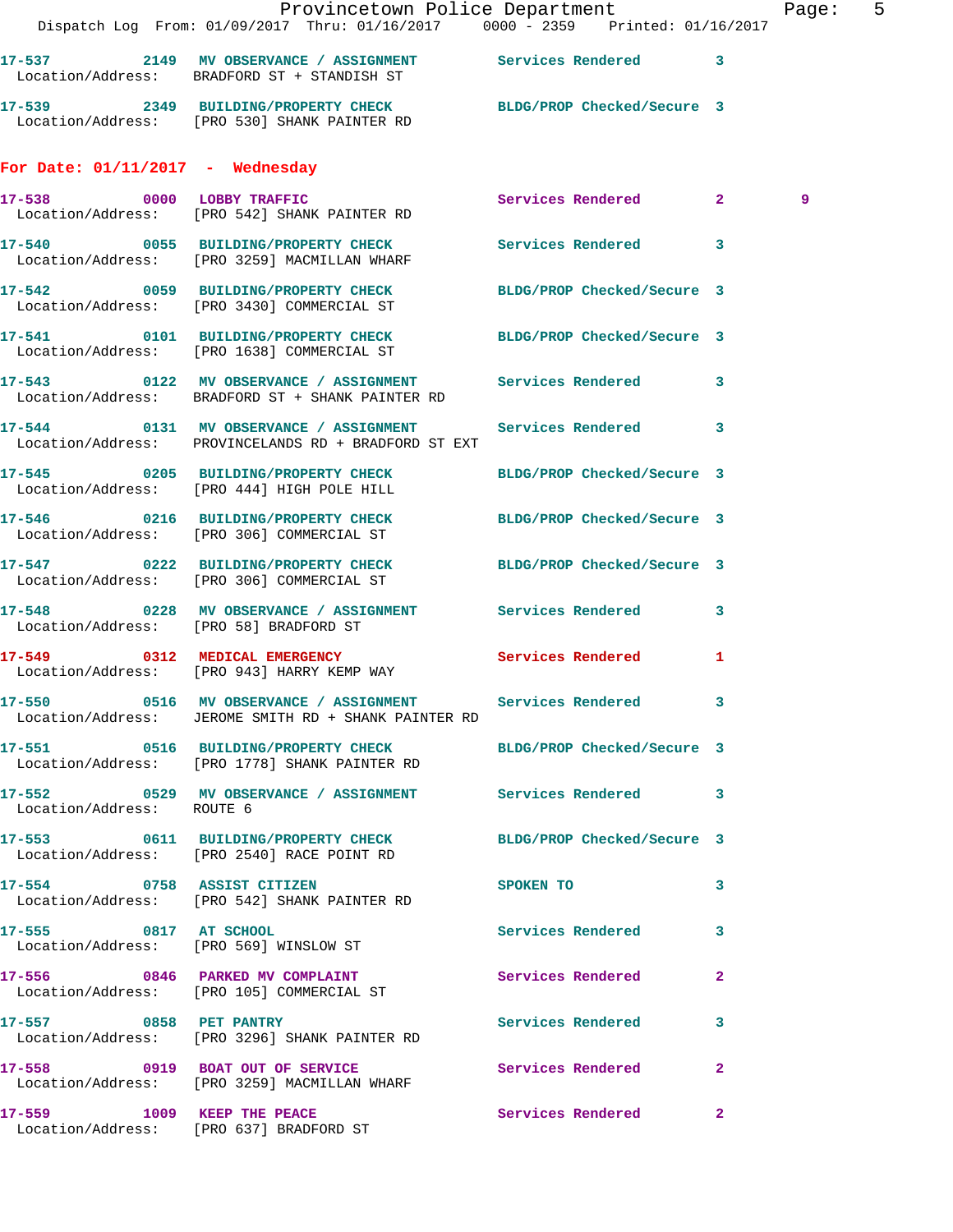|                                                                      | 17-560 1020 BUILDING/PROPERTY CHECK BLDG/PROP Checked/Secure 3<br>Location/Address: [PRO 3287] ROUTE 6         |                          |                |              |
|----------------------------------------------------------------------|----------------------------------------------------------------------------------------------------------------|--------------------------|----------------|--------------|
|                                                                      | 17-561 1029 PREPAREDNESS MEETING<br>Location/Address: [PRO 488] MAYFLOWER ST                                   | Services Rendered        | 3              |              |
|                                                                      | 17-562 1051 MV TICKETED<br>Location/Address: [PRO 175] COMMERCIAL ST                                           | Services Rendered        | $\overline{a}$ |              |
|                                                                      | 17-563 1106 BUILDING/PROPERTY CHECK<br>Location/Address: [PRO 526] RYDER ST EXT                                | Services Rendered        | 3              |              |
|                                                                      | 17-564 1130 209A ORDER REQUEST<br>Location/Address: [PRO 3670] SHANK PAINTER RD                                | <b>Services Rendered</b> | 3              |              |
| Location/Address: [PRO 3440] ROUTE 6                                 | 17-565 1227 MV OBSERVANCE / ASSIGNMENT Services Rendered                                                       |                          | 3              |              |
| 17-566 1254 VERBAL SPEED<br>Location/Address: [PRO 2513] ROUTE 6     |                                                                                                                | <b>VERBAL WARNING</b>    | 3              |              |
| Location/Address: [PRO 2513] ROUTE 6                                 | 17-567 1300 VERBAL FAILURE TO MOVE VERBAL WARNING                                                              |                          | 3              |              |
|                                                                      | 17-568 1301 BUILDING/PROPERTY CHECK BLDG/PROP Checked/Secure 3<br>Location/Address: [PRO 3317] CEMETERY RD     |                          |                | 1            |
| 17-569 1454 SCHOOL                                                   | Location/Address: [PRO 569] WINSLOW ST                                                                         | Services Rendered        | 3              |              |
| Location/Address: [PRO 3440] ROUTE 6                                 | 17-570 1531 MV OBSERVANCE / ASSIGNMENT Services Rendered                                                       |                          | 3              |              |
|                                                                      | 17-571 1536 BUILDING/PROPERTY CHECK BLDG/PROP Checked/Secure 3<br>Location/Address: [PRO 1638] COMMERCIAL ST   |                          |                |              |
|                                                                      | 17-572 1550 WELL BEING CHECK<br>Location/Address: [PRO 2802] RACE POINT RD                                     | Services Rendered        | 3              | $\mathbf{2}$ |
|                                                                      | 17-573 1559 ASSIST AGENCY / MUTUAL AID Services Rendered<br>Location/Address: [PRO 61] BRADFORD ST             |                          | 3              |              |
| 17-574 1649 MV STOP                                                  | Location/Address: SANDY HILL LN + ROUTE 6                                                                      | <b>VERBAL WARNING</b>    | 3              |              |
|                                                                      | 17-575 1729 MV OBSERVANCE / ASSIGNMENT Services Rendered<br>Location/Address: [PRO 3075] SHANK PAINTER RD      |                          |                |              |
|                                                                      | 17-576 1735 LARCENY / FORGERY / FRAUD FOLLOW UP<br>Location/Address: [PRO 724] BRADFORD ST                     |                          | $\overline{a}$ |              |
|                                                                      | 17-577 1759 BUILDING/PROPERTY CHECK BLDG/PROP Checked/Secure 3<br>Location/Address: [PRO 3259] MACMILLAN WHARF |                          |                |              |
|                                                                      | 17-578 1816 PROPERTY CHECKS<br>Location/Address: [PRO 2559] COMMERCIAL ST                                      | Services Rendered        | 3              |              |
| 17-579 1940 MV DISABLED                                              | Location/Address: [PRO 539] SHANK PAINTER RD                                                                   | Services Rendered        | 3              |              |
| 17-580 1942 ASSIST WPD<br>Location/Address: [PRO 2521] ROUTE 6       |                                                                                                                | Services Rendered        | 3              |              |
| 17-581 2028 ERRATIC OPERATOR<br>Location/Address: [PRO 2521] ROUTE 6 |                                                                                                                | Could Not Locate         | $\mathbf{2}$   |              |
| Location/Address: [PRO 2513] ROUTE 6                                 | 17-582 2039 ASSIST AGENCY / MUTUAL AID Services Rendered                                                       |                          | 3              |              |
|                                                                      | 17-583 2051 BUILDING/PROPERTY CHECK BLDG/PROP Checked/Secure 3                                                 |                          |                |              |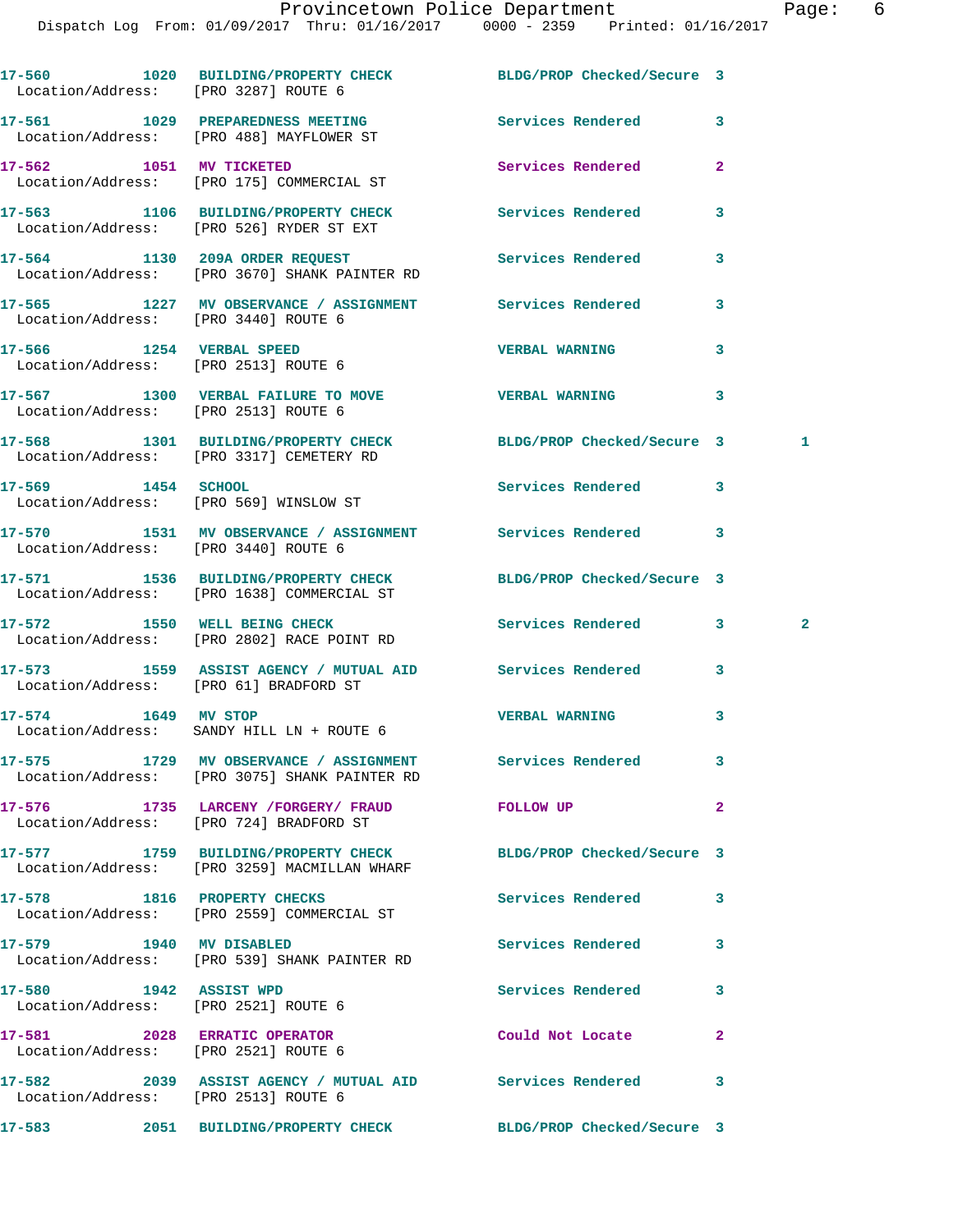|                                      |                                                                                                                | Provincetown Police Department<br>Dispatch Log From: 01/09/2017 Thru: 01/16/2017 0000 - 2359 Printed: 01/16/2017 | - 7<br>Page: |
|--------------------------------------|----------------------------------------------------------------------------------------------------------------|------------------------------------------------------------------------------------------------------------------|--------------|
|                                      | Location/Address: [PRO 519] RACE POINT RD                                                                      |                                                                                                                  |              |
|                                      | 17-584 2129 BUILDING/PROPERTY CHECK Services Rendered 3<br>Location/Address: [PRO 182] COMMERCIAL ST           |                                                                                                                  |              |
|                                      | 17-585 2136 BUILDING/PROPERTY CHECK Services Rendered 3<br>Location/Address: [PRO 3359] HARRY KEMP WAY         |                                                                                                                  |              |
|                                      | 17-586 2140 BUILDING/PROPERTY CHECK Services Rendered 3<br>Location/Address: [PRO 3670] SHANK PAINTER RD       |                                                                                                                  |              |
|                                      | 17-587 2338 BUILDING/PROPERTY CHECK BLDG/PROP Checked/Secure 3<br>Location/Address: [PRO 16] BRADFORD ST       |                                                                                                                  |              |
| For Date: $01/12/2017$ - Thursday    |                                                                                                                |                                                                                                                  |              |
|                                      | 17-588 0000 LOBBY TRAFFIC<br>Location/Address: [PRO 542] SHANK PAINTER RD                                      | Services Rendered 2                                                                                              | 22           |
| Location/Address: [PRO 2513] ROUTE 6 | 17-589 0005 MV OBSERVANCE / ASSIGNMENT No Action Required 3                                                    |                                                                                                                  |              |
|                                      | 17-590 0017 BUILDING/PROPERTY CHECK BLDG/PROP Checked/Secure 3<br>Location/Address: [PRO 530] SHANK PAINTER RD |                                                                                                                  |              |
| Refer To Arrest: 17-3-AR             | 17-592 0043 MEDICAL EMERGENCY<br>Location/Address: [PRO 144] COMMERCIAL ST                                     | PATIENT REFUSAL 1                                                                                                |              |
|                                      | 17-593 0516 BUILDING/PROPERTY CHECK BLDG/PROP Checked/Secure 3<br>Location/Address: [PRO 530] SHANK PAINTER RD |                                                                                                                  |              |
| Location/Address: [PRO 2519] ROUTE 6 | 17-595 0519 MV OBSERVANCE / ASSIGNMENT Services Rendered 3                                                     |                                                                                                                  |              |
| 17-594 0524 TTY TEST CALL            | Location/Address: [PRO 542] SHANK PAINTER RD                                                                   | Services Rendered 1                                                                                              |              |
|                                      | 17-596 0751 ESCORT/TRANSPORT<br>Location/Address: [PRO 542] SHANK PAINTER RD                                   | Taken/Referred to Other 3                                                                                        |              |
|                                      | 17-597 0811 AT SCHOOL<br>Location/Address: [PRO 569] WINSLOW ST                                                | Services Rendered 3                                                                                              |              |
|                                      | 17-599 0910 TRAFFIC CONTROL<br>Location/Address: STANDISH ST + BRADFORD ST                                     | Services Rendered 3                                                                                              |              |
|                                      | 17-601 0954 MV FLUID LEAK/TOW<br>Location/Address: HARRY KEMP WAY + CONWELL ST                                 | <b>Vehicle Towed State</b><br>$\mathbf{2}$                                                                       |              |
|                                      | 17-602 1037 STREETLIGHT OUT<br>Location/Address: [PRO 781] CAPTAIN BERTIES WAY                                 | Taken/Referred to Other 3                                                                                        |              |
| Location/Address: [PRO 2521] ROUTE 6 | 17-603 1057 MV OBSERVANCE / ASSIGNMENT Services Rendered 3                                                     |                                                                                                                  |              |
|                                      | 17-604 1124 MV HIT & RUN<br>Location/Address: [PRO 2928] BRADFORD ST                                           | Services Rendered<br>$\mathbf{2}$                                                                                |              |
|                                      | 17-606 1144 BUILDING/PROPERTY CHECK Services Rendered 3<br>Location/Address: [PRO 2483] COMMERCIAL ST          |                                                                                                                  |              |
|                                      | 17-609 1254 FOLLOW UP<br>Location/Address: [PRO 542] SHANK PAINTER RD                                          | FOLLOW UP NOTES<br>$\mathbf{2}$                                                                                  |              |
|                                      | 17-610 1318 GENERATOR COMPLAINT Services Rendered 3<br>Location/Address: [PRO 1417] PLEASANT ST                |                                                                                                                  |              |
|                                      | 17-611 1350 PROPERTY DAMAGE<br>Location/Address: [PRO 1976] COMMERCIAL ST                                      | Services Rendered 3                                                                                              |              |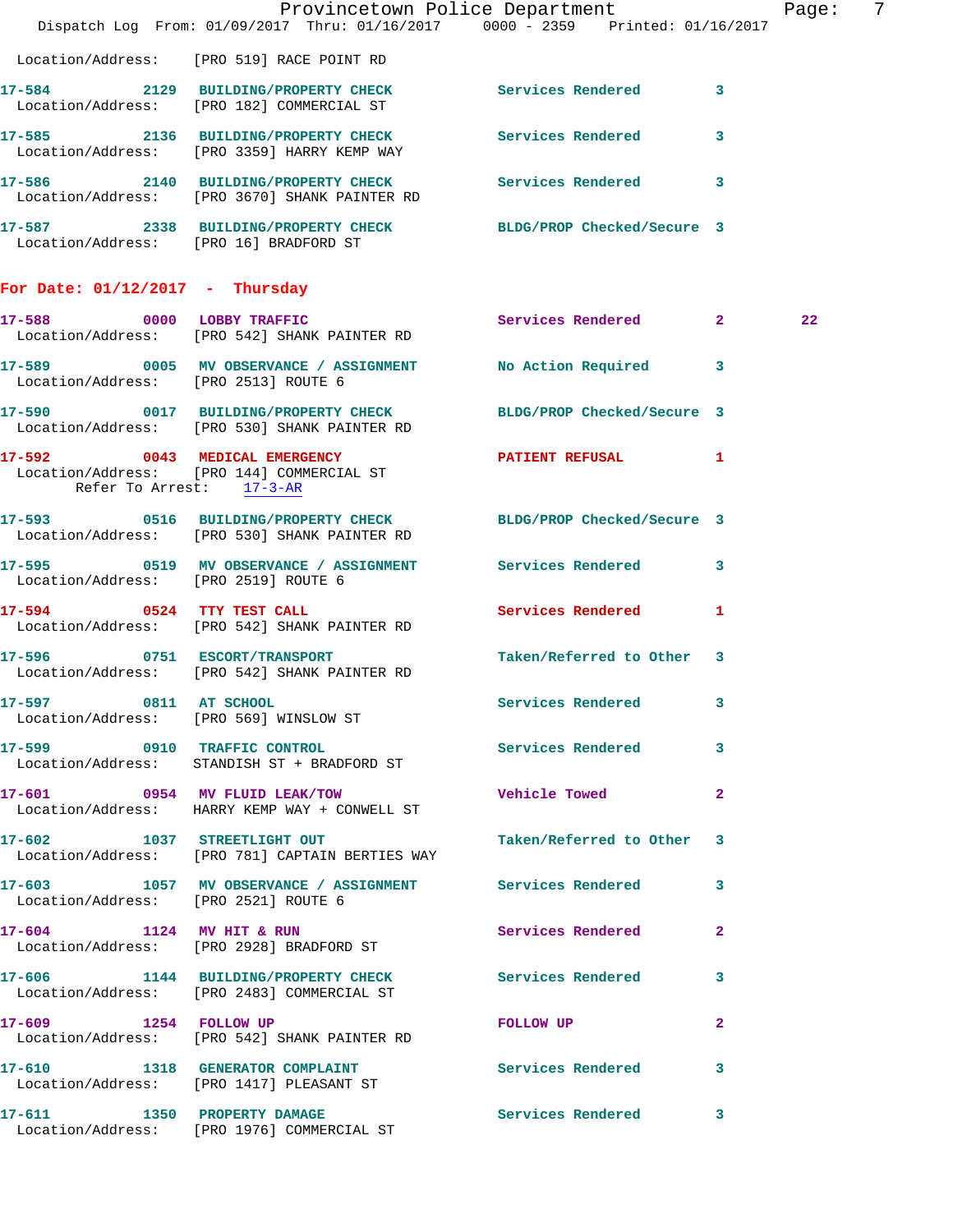| Location/Address: [PRO 3287] ROUTE 6                        | 17-612 1355 BUILDING/PROPERTY CHECK BLDG/PROP Checked/Secure 3                                    |                            |                |
|-------------------------------------------------------------|---------------------------------------------------------------------------------------------------|----------------------------|----------------|
|                                                             | 17-617 1530 ASSIST AGENCY / MUTUAL AID<br>Location/Address: [PRO 1892] SHANK PAINTER RD           | Taken/Referred to Other 3  |                |
|                                                             | 17-614 1531 LOST RAY BAN CLEAR GLASSES<br>Location/Address: [PRO 542] SHANK PAINTER RD            | Services Rendered 3        |                |
|                                                             | 17-615 1547 BUILDING/PROPERTY CHECK<br>Location/Address: [PRO 2483] COMMERCIAL ST                 | BLDG/PROP Checked/Secure 3 |                |
| 17-616                                                      | 1607 MV OBSERVANCE / ASSIGNMENT Services Rendered 3<br>Location/Address: [PRO 3430] COMMERCIAL ST |                            |                |
|                                                             | 17-618 1718 BUILDING/PROPERTY CHECK<br>Location/Address: [PRO 3259] MACMILLAN WHARF               | BLDG/PROP Checked/Secure 3 |                |
|                                                             | 17-619 1806 BUILDING/PROPERTY CHECK<br>Location/Address: [PRO 3259] MACMILLAN WHARF               | BLDG/PROP Checked/Secure 3 |                |
|                                                             | 17-620 1823 SERVICE CALL/AIRPORT<br>Location/Address: [PRO 516] RACE POINT RD                     | Services Rendered          | 3              |
|                                                             | 17-621 1842 MV OBSERVANCE / ASSIGNMENT<br>Location/Address: SHANK PAINTER RD + PROVINCE RD        | <b>Services Rendered</b>   | 3              |
| 17-622 1854 MV STOP                                         | Location/Address: [PRO 3296] SHANK PAINTER RD                                                     | <b>VERBAL WARNING</b>      | 3              |
| 17-623 1916 THREATS                                         | Location/Address: [PRO 724] BRADFORD ST                                                           | SPOKEN TO                  | $\overline{2}$ |
|                                                             | 17-624 2043 BUILDING/PROPERTY CHECK<br>Location/Address: [PRO 182] COMMERCIAL ST                  | BLDG/PROP Checked/Secure 3 |                |
|                                                             | 17-625 2119 BUILDING/PROPERTY CHECK<br>Location/Address: [PRO 306] COMMERCIAL ST                  | BLDG/PROP Checked/Secure 3 |                |
| Location/Address: ROUTE 6 + SNAIL RD                        | 17-626 2126 MV OBSERVANCE / ASSIGNMENT Services Rendered 3                                        |                            |                |
| 17-627 2207 MV STOP<br>Location/Address: [PRO 80] CARVER ST |                                                                                                   | <b>VERBAL WARNING</b>      | 3              |
| 17-628 2221 MV STOP<br>Location/Address: [PRO 2513] ROUTE 6 |                                                                                                   | <b>VERBAL WARNING</b>      | 3              |
|                                                             | 17-629 2256 SUSPICIOUS ACTIVITY<br>Location/Address: [PRO 1380] FRANKLIN ST                       | Could Not Locate           | $\mathbf{2}$   |
|                                                             | 17-630 2330 BUILDING/PROPERTY CHECK<br>Location/Address: [PRO 338] SHANK PAINTER RD               | BLDG/PROP Checked/Secure 3 |                |
| For Date: $01/13/2017$ - Friday                             |                                                                                                   |                            |                |
|                                                             |                                                                                                   |                            |                |

| 17–631<br>0002<br>Location/Address:                    | MV OBSERVANCE / ASSIGNMENT<br>COMMERCIAL ST + SNAIL RD        | Services Rendered     | 3 |    |
|--------------------------------------------------------|---------------------------------------------------------------|-----------------------|---|----|
| 17–632<br>0003                                         | LOBBY TRAFFIC<br>Location/Address: [PRO 542] SHANK PAINTER RD | Services Rendered     | 2 | 21 |
| 17-633<br>0005<br>Location/Address:                    | MV OBSERVANCE /<br><b>ASSIGNMENT</b><br>ROUTE 6               | Services Rendered     | 3 |    |
| 17-634<br>0032<br>Location/Address: [PRO 3440] ROUTE 6 | MV STOP                                                       | <b>VERBAL WARNING</b> | 3 |    |
| 17-635<br>0041                                         | <b>BUILDING/PROPERTY CHECK</b>                                | Services Rendered     |   |    |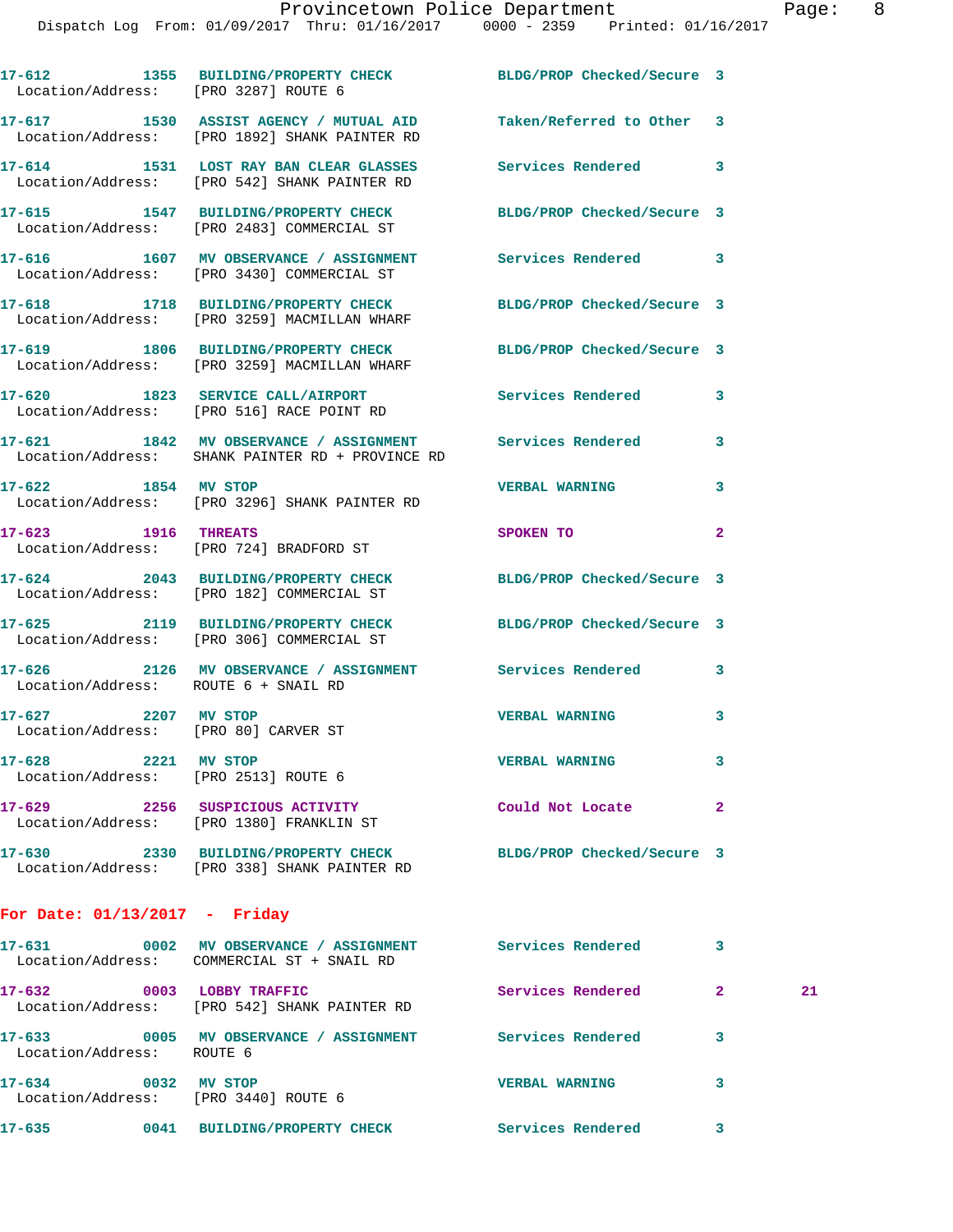|                                        | Provincetown Police Department<br>Dispatch Log From: 01/09/2017 Thru: 01/16/2017 0000 - 2359 Printed: 01/16/2017 |                            | Page: 9        |  |
|----------------------------------------|------------------------------------------------------------------------------------------------------------------|----------------------------|----------------|--|
|                                        | Location/Address: [PRO 3259] MACMILLAN WHARF                                                                     |                            |                |  |
| Location/Address: [PRO 521] ROUTE 6    | 17-636 6100 BUILDING/PROPERTY CHECK Services Rendered 3                                                          |                            |                |  |
|                                        | 17-637 0103 911 GENERAL<br>Location/Address: [PRO 3227] OLD ANN PAGE WAY                                         | Could Not Locate 1         |                |  |
|                                        | 17-638 0127 BUILDING/PROPERTY CHECK BLDG/PROP Checked/Secure 3<br>Location/Address: [PRO 1638] COMMERCIAL ST     |                            |                |  |
| Location/Address: [PRO 37] BRADFORD ST | 17-639 0134 MV OBSERVANCE / ASSIGNMENT Services Rendered 3                                                       |                            |                |  |
|                                        | 17-640 0204 BUILDING/PROPERTY CHECK BLDG/PROP Checked/Secure 3<br>Location/Address: [PRO 1780] JOHNSON ST        |                            |                |  |
|                                        | 17-641 0209 MV OBSERVANCE / ASSIGNMENT Services Rendered 3<br>Location/Address: [PRO 3912] SHANK PAINTER RD      |                            |                |  |
|                                        | 17-642 0238 BUILDING/PROPERTY CHECK<br>Location/Address: [PRO 3609] COMMERCIAL ST                                | BLDG/PROP Checked/Secure 3 |                |  |
|                                        | 17-644 0407 BUILDING/PROPERTY CHECK BLDG/PROP Checked/Secure 3<br>Location/Address: [PRO 379] COMMERCIAL ST      |                            |                |  |
| Location/Address: ROUTE 6 + SNAIL RD   | 17-645 0508 MV OBSERVANCE / ASSIGNMENT No Action Required 3                                                      |                            |                |  |
|                                        | 17-646 0525 BUILDING/PROPERTY CHECK BLDG/PROP Checked/Secure 3<br>Location/Address: [PRO 1886] BRADFORD ST       |                            |                |  |
|                                        | 17-647 0537 DISTURBANCE<br>Location/Address: [PRO 539] SHANK PAINTER RD                                          | GONE ON ARRIVAL 1          |                |  |
|                                        | 17-648 0552 PARK, WALK & TALK NO Action Required<br>Location/Address: [PRO 516] RACE POINT RD                    |                            | $\mathbf{2}$   |  |
| 17-649 0714 FOLLOW UP                  | Location/Address: [PRO 542] SHANK PAINTER RD                                                                     | Services Rendered 2        |                |  |
|                                        | Location/Address: [PRO 3296] SHANK PAINTER RD                                                                    |                            | $\mathbf{2}$   |  |
|                                        | 17-651 0756 BUILDING/PROPERTY CHECK Services Rendered<br>Location/Address: [PRO 526] RYDER ST EXT                |                            | 3              |  |
|                                        | 17-652 0759 BUILDING/PROPERTY CHECK Services Rendered<br>Location/Address: [PRO 3259] MACMILLAN WHARF            |                            | 3              |  |
|                                        | 17-653 0808 SERVICE CALL/SCHOOL<br>Location/Address: [PRO 569] WINSLOW ST                                        | Services Rendered          | 3              |  |
|                                        | 17-654 0813 SERVICE CALL/SCHOOL<br>Location/Address: [PRO 569] WINSLOW ST                                        | Services Rendered          | 3              |  |
| 17-672 0815 HAZARDS                    | Location/Address: [PRO 3163] WINTHROP ST                                                                         | Taken/Referred to Other 2  |                |  |
|                                        | 17-674 0830 ANIMAL CALL/DEAD DEER<br>Location/Address: [PRO 3430] COMMERCIAL ST                                  | Services Rendered          | $\overline{2}$ |  |
|                                        | 17-655 0831 BUILDING/PROPERTY CHECK Services Rendered<br>Location/Address: [PRO 3430] COMMERCIAL ST              |                            | 3              |  |
|                                        | 17-656 0838 SERVICE CALL<br>Location/Address: [PRO 542] SHANK PAINTER RD                                         | <b>Services Rendered</b>   | 3              |  |
| Location/Address: [PRO 3440] ROUTE 6   | 17-657 6903 MV OBSERVANCE / ASSIGNMENT Services Rendered                                                         |                            | $\mathbf{3}$   |  |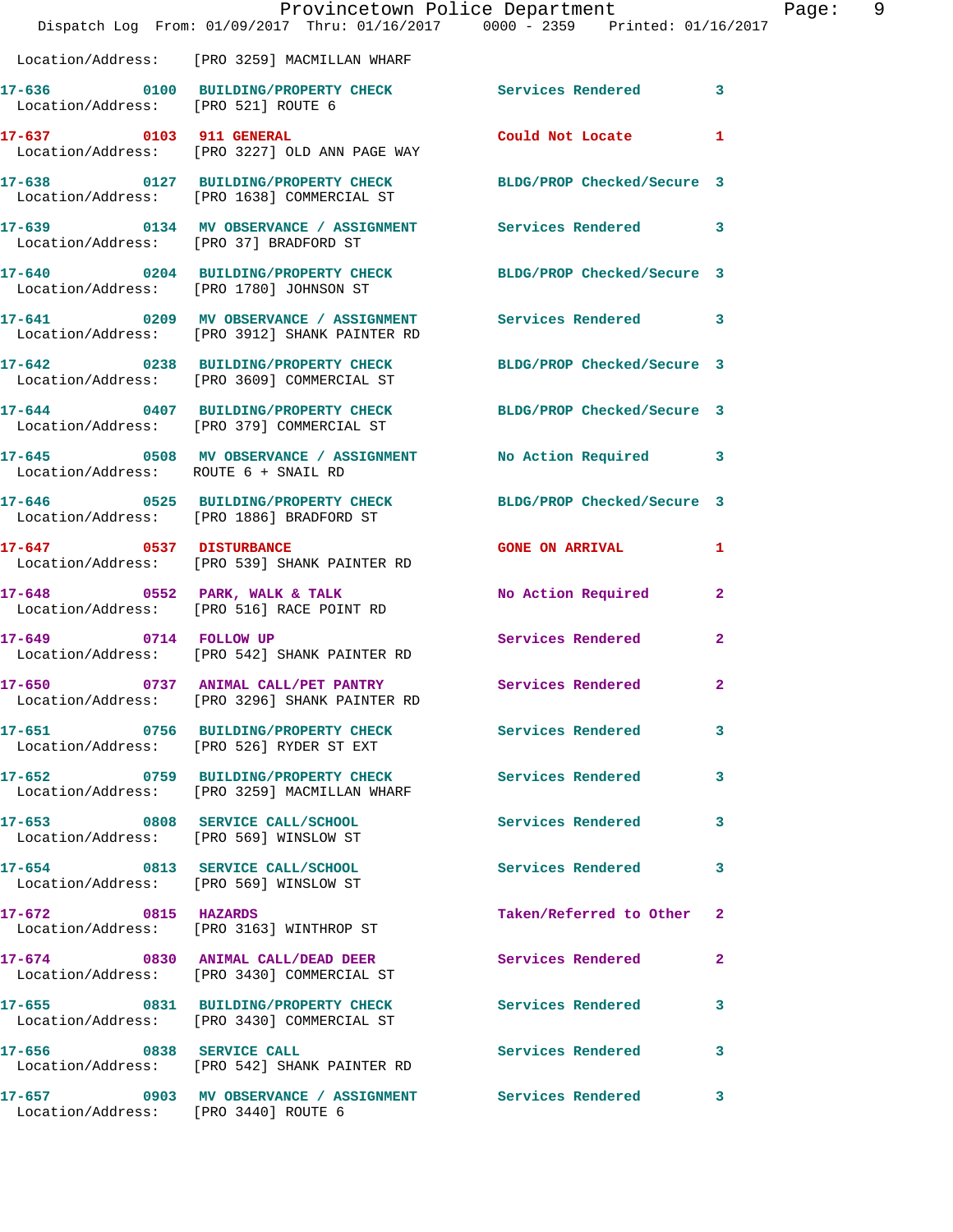## Provincetown Police Department Page: 10

Dispatch Log From: 01/09/2017 Thru: 01/16/2017 0000 - 2359 Printed: 01/16/2017

| 17-658 0924 MV STOP<br>Location/Address: [PRO 2513] ROUTE 6             |                                                                                                         | <b>VERBAL WARNING</b>      | $\overline{\mathbf{3}}$ |
|-------------------------------------------------------------------------|---------------------------------------------------------------------------------------------------------|----------------------------|-------------------------|
|                                                                         | 17-659 0927 BUILDING/PROPERTY CHECK<br>Location/Address: [PRO 3317] CEMETERY RD                         | BLDG/PROP Checked/Secure 3 |                         |
|                                                                         | 17-660 0928 BUILDING/PROPERTY CHECK<br>Location/Address: [PRO 3318] CEMETERY RD                         | BLDG/PROP Checked/Secure 3 |                         |
|                                                                         | 17-661 0932 ASSIST AGENCY / MUTUAL AID Services Rendered 3<br>Location/Address: CENTER ST + BRADFORD ST |                            |                         |
| Location/Address: [PRO 3222] ALDEN ST                                   | 17-662 0947 MEDICAL EMERGENCY D.O.T.                                                                    | Transported to Hospital 1  |                         |
| Location/Address: [PRO 3287] ROUTE 6                                    | 17-664 0951 BUILDING/PROPERTY CHECK BLDG/PROP Checked/Secure 3                                          |                            |                         |
| Location/Address: [PRO 2521] ROUTE 6                                    | 17-665 6953 MV OBSERVANCE / ASSIGNMENT Services Rendered                                                |                            | 3                       |
|                                                                         | 17-666 0959 ASSIST AGENCY / MUTUAL AID<br>Location/Address: [PRO 1892] SHANK PAINTER RD                 | <b>Services Rendered</b>   | 3                       |
| 17-667 1002 MV STOP<br>Location/Address: [PRO 2513] ROUTE 6             |                                                                                                         | <b>VERBAL WARNING</b>      | 3                       |
| 17-668 1007 ASSIST CITIZEN                                              | Location/Address: [PRO 1251] SEASHORE PARK DR                                                           | <b>Services Rendered</b>   | 3                       |
| Location/Address: [PRO 571] ALDEN ST                                    | 17-669 1037 BUILDING/PROPERTY CHECK                                                                     | BLDG/PROP Checked/Secure 3 |                         |
|                                                                         | 17-670 1127 SERVE RESTRAINING ORDER<br>Location/Address: [PRO 542] SHANK PAINTER RD                     | Taken/Referred to Other 2  |                         |
| 17-671 1244 MV STOP<br>Location/Address: [PRO 94] BRADFORD ST           |                                                                                                         | <b>VERBAL WARNING</b>      | 3                       |
| Location/Address: [PRO 2513] ROUTE 6                                    | 17-673 1300 MV OBSERVANCE / ASSIGNMENT Services Rendered                                                |                            | 3                       |
| 1317 MV STOP<br>17-675<br>Location/Address: [PRO 2513] ROUTE 6          |                                                                                                         | <b>VERBAL WARNING</b>      | 3                       |
| 17-676                                                                  | 1325 BUILDING/PROPERTY CHECK<br>Location/Address: [PRO 3430] COMMERCIAL ST                              | Services Rendered          | 3 <sup>7</sup>          |
|                                                                         | 17-678 1338 MV OBSERVANCE / ASSIGNMENT Services Rendered<br>Location/Address: [PRO 106] COMMERCIAL ST   |                            | 3                       |
| Location/Address: [PRO 94] BRADFORD ST                                  | 17-677 1342 ASSIST AGENCY / MUTUAL AID Taken/Referred to Other 3                                        |                            |                         |
| 17-679 1348 ANIMAL CALL/DEER                                            | Location/Address: [PRO 3430] COMMERCIAL ST                                                              | Services Rendered          | $\mathbf{2}$            |
|                                                                         | 17-682 1349 BUILDING/PROPERTY CHECK<br>Location/Address: [PRO 2977] COMMERCIAL ST                       | Services Rendered          | 3                       |
|                                                                         | 17-681 1350 BUILDING/PROPERTY CHECK<br>Location/Address: [PRO 2898] JEROME SMITH RD                     | Services Rendered          | 3                       |
| 17-684 1428 FOLLOW UP                                                   | Location/Address: [PRO 542] SHANK PAINTER RD                                                            | Services Rendered          | $\mathbf{2}$            |
| 17-685 1450 PARK, WALK & TALK<br>Location/Address: [PRO 569] WINSLOW ST |                                                                                                         | Services Rendered          | $\overline{2}$          |
|                                                                         | 17-686 1533 BUILDING/PROPERTY CHECK<br>Location/Address: [PRO 16] BRADFORD ST                           | BLDG/PROP Checked/Secure 3 |                         |
|                                                                         |                                                                                                         |                            |                         |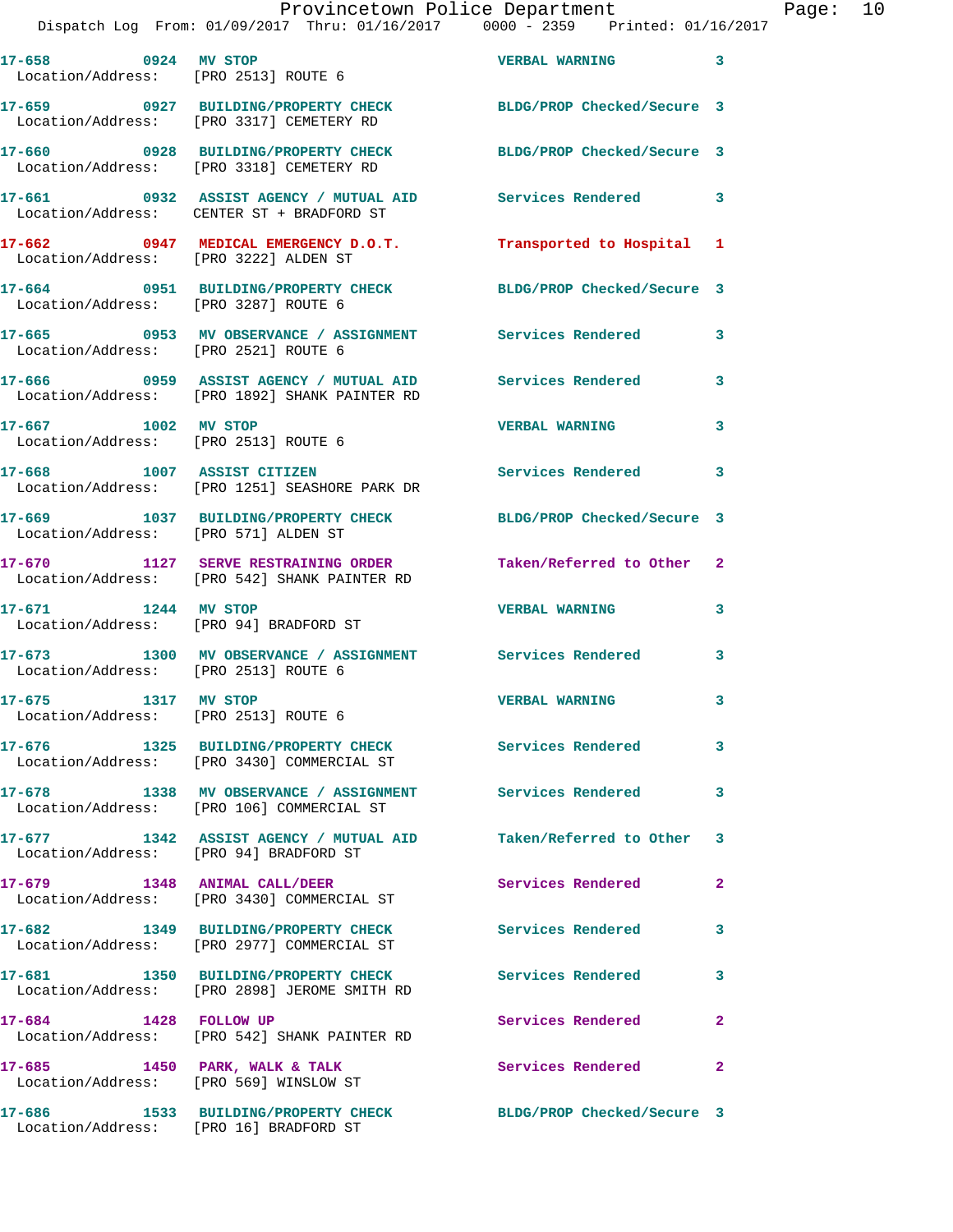| 17-687 1547 OPEN DOOR                 | Location/Address: [PRO 105] COMMERCIAL ST                                              | BLDG/PROP Checked/Secure 3 |   |   |
|---------------------------------------|----------------------------------------------------------------------------------------|----------------------------|---|---|
|                                       | 17-688 1622 FOUND CREDIT CARD<br>Location/Address: [PRO 2618] COMMERCIAL ST            | Services Rendered          | 3 |   |
| 17-689 1701 ASSIST CITIZEN            | Location/Address: [PRO 2647] SHANK PAINTER RD                                          | Taken/Referred to Other    | 3 |   |
| 17-690                                | 1705 BUILDING/PROPERTY CHECK<br>Location/Address: [PRO 3430] COMMERCIAL ST             | BLDG/PROP Checked/Secure 3 |   |   |
|                                       | 17-691 1810 ASSIST AGENCY<br>Location/Address: [PRO 1174] WINTHROP ST                  | Services Rendered          | 3 | 1 |
|                                       | 17-692 1825 MV OBSERVANCE / ASSIGNMENT<br>Location/Address: HIGH POLE HL + BRADFORD ST | Services Rendered          | 3 |   |
| 17-693 1840 BURGLAR ALARM             | Location/Address: [PRO 182] COMMERCIAL ST                                              | BLDG/PROP Checked/Secure 1 |   |   |
| 17-694                                | 1910 BUILDING/PROPERTY CHECK<br>Location/Address: [PRO 3430] COMMERCIAL ST             | BLDG/PROP Checked/Secure 3 |   |   |
|                                       | 17-695 1913 911 CALL/SINKHOLE<br>Location/Address: HOLWAY AVE + PRINCE ST              | Taken/Referred to Other 1  |   |   |
| Location/Address: [PRO 512] PRINCE ST | 17-696 1930 BUILDING/PROPERTY CHECK                                                    | BLDG/PROP Checked/Secure 3 |   |   |
|                                       | 17-697 2037 BUILDING/PROPERTY CHECK<br>Location/Address: [PRO 530] SHANK PAINTER RD    | BLDG/PROP Checked/Secure 3 |   |   |
|                                       | 17-698 2045 BUILDING/PROPERTY CHECK<br>Location/Address: [PRO 3259] MACMILLAN WHARF    | BLDG/PROP Checked/Secure 3 |   |   |
|                                       | 17-699 2125 BURST WATER PIPE<br>Location/Address: [PRO 2111] WEST VINE ST              | Taken/Referred to Other 3  |   |   |
|                                       | 17-702 2347 BUILDING/PROPERTY CHECK<br>Location/Address: [PRO 2737] COMMERCIAL ST      | BLDG/PROP Checked/Secure 3 |   |   |
| 17-701                                | 2354 MV OBSERVANCE / ASSIGNMENT<br>Location/Address: BRADFORD ST + HOWLAND ST          | Services Rendered          | 3 |   |
|                                       | 17-704 2356 BUILDING/PROPERTY CHECK<br>Location/Address: [PRO 2483] COMMERCIAL ST      | <b>Services Rendered</b>   | 3 |   |
|                                       |                                                                                        |                            |   |   |

## **For Date: 01/14/2017 - Saturday**

| 17-703 0003    | LOBBY TRAFFIC<br>Location/Address: [PRO 542] SHANK PAINTER RD                     | Services Rendered          | $\overline{2}$ | 10 |
|----------------|-----------------------------------------------------------------------------------|----------------------------|----------------|----|
| 17-705         | 0008 BUILDING/PROPERTY CHECK<br>Location/Address: [PRO 525] COMMERCIAL ST         | BLDG/PROP Checked/Secure 3 |                |    |
| 17-706 0011    | MV OBSERVANCE / ASSIGNMENT<br>Location/Address: SNAIL RD + COMMERCIAL ST          | <b>Services Rendered</b>   | 3              |    |
|                | Location/Address: [PRO 1989] COMMERCIAL ST                                        | BLDG/PROP Checked/Secure 3 |                |    |
|                | 17-708 0039 BUILDING/PROPERTY CHECK<br>Location/Address: [PRO 444] HIGH POLE HILL | BLDG/PROP Checked/Secure 3 |                |    |
| 17-709         | 0048 BUILDING/PROPERTY CHECK<br>Location/Address: [PRO 3259] MACMILLAN WHARF      | BLDG/PROP Checked/Secure 3 |                |    |
| 17-710<br>0104 | BUILDING/PROPERTY CHECK                                                           | BLDG/PROP Checked/Secure 3 |                |    |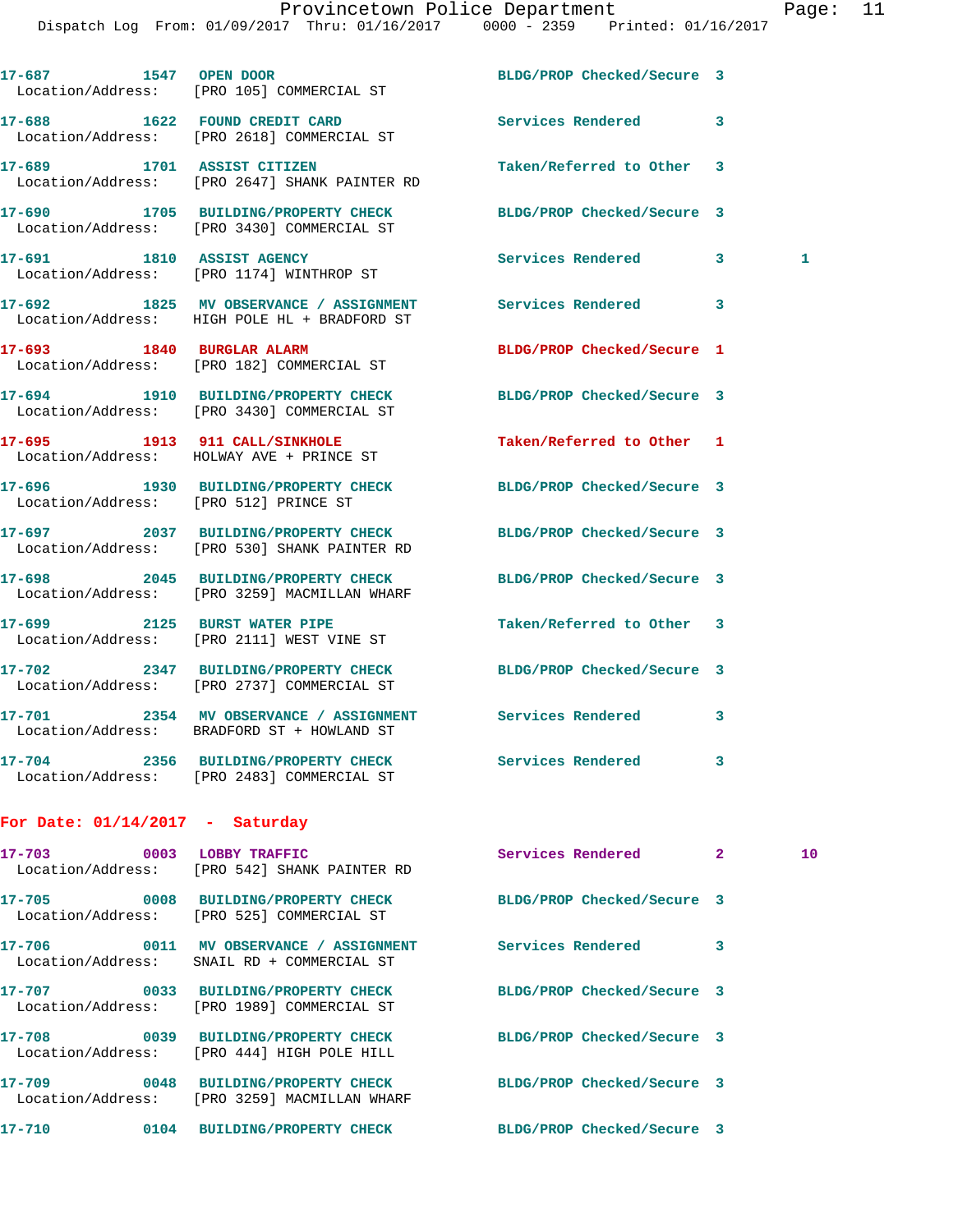|                                      | Provincetown Police Department<br>Dispatch Log From: 01/09/2017 Thru: 01/16/2017 0000 - 2359 Printed: 01/16/2017 |                            | Page: 12     |  |
|--------------------------------------|------------------------------------------------------------------------------------------------------------------|----------------------------|--------------|--|
|                                      | Location/Address: [PRO 1780] JOHNSON ST                                                                          |                            |              |  |
| 17-711 0116 MV STOP                  | Location/Address: BRADFORD ST + HIGH POLE HILL                                                                   | VERBAL WARNING 3           |              |  |
|                                      | 17-712 0152 BUILDING/PROPERTY CHECK BLDG/PROP Checked/Secure 3<br>Location/Address: [PRO 447] JEROME SMITH RD    |                            |              |  |
|                                      | 17-713 0217 BUILDING/PROPERTY CHECK BLDG/PROP Checked/Secure 3<br>Location/Address: [PRO 446] HOWLAND ST         |                            |              |  |
|                                      | 17-714 0220 BUILDING/PROPERTY CHECK BLDG/PROP Checked/Secure 3<br>Location/Address: [PRO 1645] HARRY KEMP WAY    |                            |              |  |
|                                      | 17-715 0233 HIGHWAY GARAGE GATE'<br>Location/Address: [PRO 519] RACE POINT RD                                    | No Action Required 3       |              |  |
|                                      | 17-716 0244 BUILDING/PROPERTY CHECK<br>Location/Address: [PRO 3296] SHANK PAINTER RD                             | BLDG/PROP Checked/Secure 3 |              |  |
|                                      | 17-717 0308 BUILDING/PROPERTY CHECK BLDG/PROP Checked/Secure 3<br>Location/Address: [PRO 516] RACE POINT RD      |                            |              |  |
| Location/Address: [PRO 3921] ROUTE 6 | 17-718 0401 BUILDING/PROPERTY CHECK BLDG/PROP Checked/Secure 3                                                   |                            |              |  |
|                                      | 17-719 0444 BUILDING/PROPERTY CHECK BLDG/PROP Checked/Secure 3<br>Location/Address: [PRO 16] BRADFORD ST         |                            |              |  |
|                                      | 17-720 0534 BUILDING/PROPERTY CHECK BLDG/PROP Checked/Secure 3<br>Location/Address: [PRO 1646] WINSLOW ST        |                            |              |  |
|                                      | 17-722 0542 PARK, WALK & TALK<br>Location/Address: [PRO 539] SHANK PAINTER RD                                    | Services Rendered 2        |              |  |
|                                      | 17-721 0610 MV OBSERVANCE / ASSIGNMENT<br>Location/Address: SHANK PAINTER RD + JEROME SMITH RD                   | No Action Required 3       |              |  |
|                                      | 17-723 0623 BUILDING/PROPERTY CHECK BLDG/PROP Checked/Secure 3<br>Location/Address: [PRO 1638] COMMERCIAL ST     |                            |              |  |
| Location/Address: [PRO 2521] ROUTE 6 | 17-724 0800 MV OBSERVANCE / ASSIGNMENT Services Rendered 3                                                       |                            |              |  |
|                                      | 17-725 0841 BUILDING/PROPERTY CHECK BLDG/PROP Checked/Secure 3<br>Location/Address: [PRO 2194] COMMERCIAL ST     |                            |              |  |
|                                      | 17-726 0848 PROPERTY DAMAGE<br>Location/Address: [PRO 336] COMMERCIAL ST                                         | Services Rendered 3        |              |  |
|                                      | 17-727 0854 BUILDING/PROPERTY CHECK BLDG/PROP Checked/Secure 3<br>Location/Address: [PRO 2483] COMMERCIAL ST     |                            |              |  |
|                                      | 17-728 0914 MEDICAL EMERGENCY/FALL<br>Location/Address: [PRO 1302] BREWSTER ST                                   | Transported to Hospital 1  |              |  |
|                                      | 17-730 0935 ANIMAL CALL/PET PANTRY<br>Location/Address: [PRO 285] COMMERCIAL ST                                  | Services Rendered 2        |              |  |
| Location/Address: [PRO 3287] ROUTE 6 | 17-731 1031 BUILDING/PROPERTY CHECK BLDG/PROP Checked/Secure 3                                                   |                            |              |  |
| 17-732 1051 911 GENERAL              | Location/Address: [PRO 542] SHANK PAINTER RD                                                                     | Services Rendered 1        |              |  |
|                                      | 17-733 1102 BUILDING/PROPERTY CHECK Services Rendered<br>Location/Address: [PRO 3259] MACMILLAN WHARF            |                            | 3            |  |
|                                      | 17-734 1110 BUILDING/PROPERTY CHECK<br>Location/Address: [PRO 2483] COMMERCIAL ST                                | Services Rendered          | $\mathbf{3}$ |  |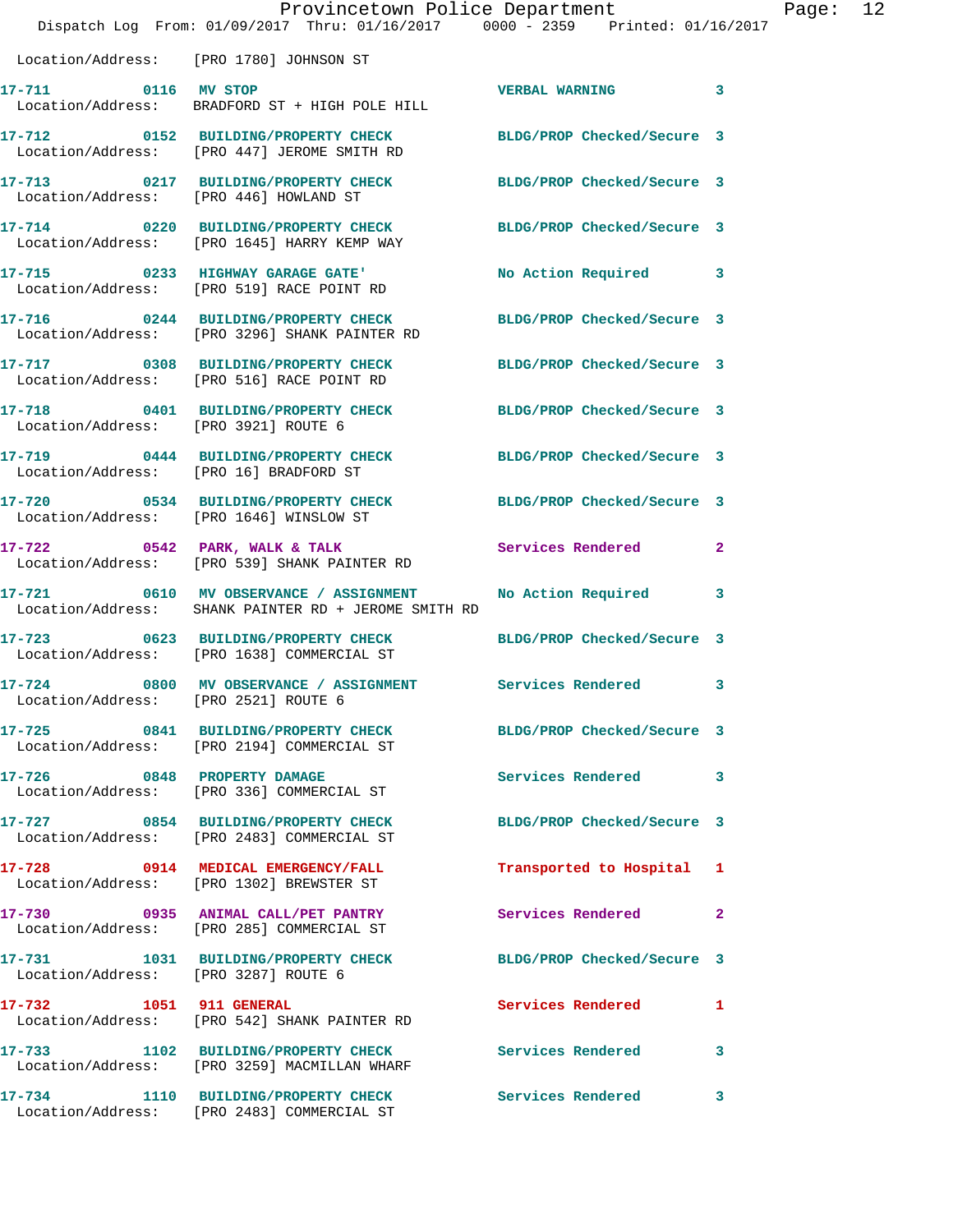|                                        | Dispatch Log From: 01/09/2017 Thru: 01/16/2017 0000 - 2359 Printed: 01/16/2017                               | Provincetown Police Department Page: 13 |                |  |
|----------------------------------------|--------------------------------------------------------------------------------------------------------------|-----------------------------------------|----------------|--|
|                                        | 17-736 1116 BUILDING/PROPERTY CHECK Services Rendered                                                        |                                         | $\mathbf{3}$   |  |
|                                        | Location/Address: [PRO 2490] PROVINCELANDS RD                                                                |                                         |                |  |
|                                        | 17-735 1118 SERVICE CALL 2001 Services Rendered 3<br>Location/Address: [PRO 31] BRADFORD ST                  |                                         |                |  |
|                                        | 17-737 1212 PROPERTY DAMAGE<br>Location/Address: [PRO 2570] COMMERCIAL ST                                    | Services Rendered                       | 3              |  |
|                                        | 17-738 1333 FOLLOW UP<br>Location/Address: [PRO 542] SHANK PAINTER RD                                        | Services Rendered                       | $\mathbf{2}$   |  |
|                                        | 17-739 1334 BUILDING/PROPERTY CHECK BLDG/PROP Checked/Secure 3<br>Location/Address: [PRO 519] RACE POINT RD  |                                         |                |  |
|                                        | 17-741 1409 BUILDING/PROPERTY CHECK BLDG/PROP Checked/Secure 3<br>Location/Address: [PRO 182] COMMERCIAL ST  |                                         |                |  |
|                                        | 17-742 1436 ALARM - FIRE<br>Location/Address: [PRO 2631] BAYBERRY AVE                                        | Services Rendered 1                     |                |  |
|                                        | 17-743 1443 HAZARDS<br>Location/Address: [PRO 1638] COMMERCIAL ST                                            | Removed Hazard                          | $\mathbf{2}$   |  |
|                                        | 17-744 1502 MV COMPLAINT<br>Location/Address: [PRO 673] ALDEN ST                                             | Services Rendered 2                     |                |  |
| Location/Address: [PRO 569] WINSLOW ST | 17-745 1513 PARK, WALK & TALK 1999 Services Rendered                                                         |                                         | $\mathbf{2}$   |  |
| Refer To Accident: 17-5-AC             | 17-746 1618 MV HIT & RUN<br>Location/Address: [PRO 1610] WINTHROP ST                                         | SPOKEN TO                               | $\overline{a}$ |  |
| Location/Address: ATLANTIC AVE         | 17-747 1650 ASSIST AGENCY / MUTUAL AID Taken/Referred to Other 3                                             |                                         |                |  |
|                                        | 17-748 1656 MV OBSERVANCE / ASSIGNMENT Services Rendered<br>Location/Address: STANDISH ST + BRADFORD ST      |                                         | 3              |  |
| Location/Address: [PRO 2521] ROUTE 6   | 17-749 1656 MV OBSERVANCE / ASSIGNMENT Services Rendered                                                     |                                         | 3              |  |
| 17-750 1705 MV STOP                    | Location/Address: [PRO 3004] BRADFORD ST                                                                     | Services Rendered 3                     |                |  |
| 17-752 1706 MV STOP                    | Location/Address: [PRO 2521] ROUTE 6                                                                         | <b>VERBAL WARNING</b>                   | 3              |  |
| Location/Address: [PRO 3222] ALDEN ST  | 17-751 1709 MEDICAL EMERGENCY/CHEST PAINS Transported to Hospital 1                                          |                                         |                |  |
| 17-753 1737 MV STOP                    | Location/Address: [PRO 2513] ROUTE 6                                                                         | <b>VERBAL WARNING</b>                   | 3              |  |
| Location/Address: [PRO 521] ROUTE 6    | 17-755 1741 BUILDING/PROPERTY CHECK Services Rendered 3                                                      |                                         |                |  |
|                                        | 17-756 1816 SERVICE CALL/FIREPLACE Services Rendered<br>Location/Address: [PRO 3816] TINYS WAY               |                                         | 3              |  |
|                                        | 17-757 1843 MV OBSERVANCE / ASSIGNMENT Services Rendered<br>Location/Address: [PRO 3430] COMMERCIAL ST       |                                         | 3              |  |
|                                        | 17-758 1929 BAR CHECK<br>Location/Address: [PRO 2605] COMMERCIAL ST                                          | Services Rendered                       | $\mathbf{2}$   |  |
|                                        | 17-761 2139 BUILDING/PROPERTY CHECK BLDG/PROP Checked/Secure 3<br>Location/Address: [PRO 3609] COMMERCIAL ST |                                         |                |  |
| 17-760                                 | 2142 BUILDING/PROPERTY CHECK                                                                                 | BLDG/PROP Checked/Secure 3              |                |  |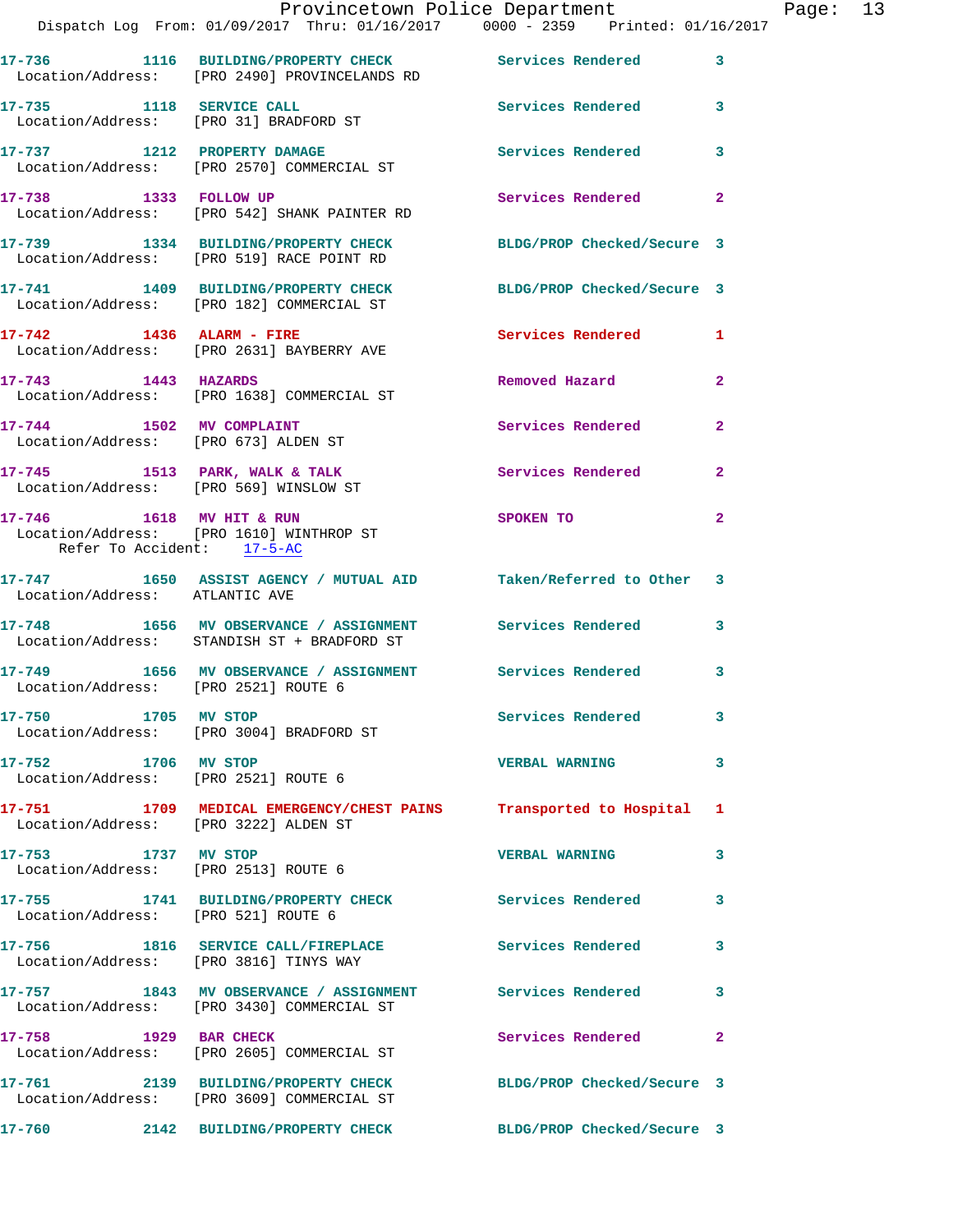|                                      | Dispatch Log From: 01/09/2017 Thru: 01/16/2017 0000 - 2359 Printed: 01/16/2017                                  | Provincetown Police Department                                                                                  |              | Page: 14 |  |
|--------------------------------------|-----------------------------------------------------------------------------------------------------------------|-----------------------------------------------------------------------------------------------------------------|--------------|----------|--|
| Location/Address: [PRO 571] ALDEN ST |                                                                                                                 |                                                                                                                 |              |          |  |
|                                      | 17-762 2157 BUILDING/PROPERTY CHECK BLDG/PROP Checked/Secure 3<br>Location/Address: [PRO 1778] SHANK PAINTER RD |                                                                                                                 |              |          |  |
|                                      | 17-763 2237 DISTURBANCE<br>Location/Address: [PRO 399] COMMERCIAL ST                                            | SPOKEN TO THE STRIKE STRIKE STRIKE STRIKE STRIKE STRIKE STRIKE STRIKE STRIKE STRIKE STRIKE STRIKE STRIKE STRIKE | $\mathbf{1}$ |          |  |
|                                      | 17-764 2352 MV OBSERVANCE / ASSIGNMENT No Action Required 3<br>Location/Address: HOWLAND ST + BRADFORD ST       |                                                                                                                 |              |          |  |
|                                      | 17-766 2356 BUILDING/PROPERTY CHECK BLDG/PROP Checked/Secure 3<br>Location/Address: [PRO 545] SHANK PAINTER RD  |                                                                                                                 |              |          |  |
| For Date: $01/15/2017$ - Sunday      |                                                                                                                 |                                                                                                                 |              |          |  |
|                                      | 17-765 0000 LOBBY TRAFFIC<br>Location/Address: [PRO 542] SHANK PAINTER RD                                       | Services Rendered 2                                                                                             |              | 8        |  |
|                                      | 17-767 0012 DISTURBANCE<br>Location/Address: [PRO 1657] BREWSTER ST                                             | <b>Unfounded United</b>                                                                                         | $\mathbf{1}$ |          |  |
| Location/Address: ROUTE 6            | 17-768 0025 MV OBSERVANCE / ASSIGNMENT No Action Required 3                                                     |                                                                                                                 |              |          |  |
|                                      | 17-769 0036 BUILDING/PROPERTY CHECK BLDG/PROP Checked/Secure 3<br>Location/Address: [PRO 444] HIGH POLE HILL    |                                                                                                                 |              |          |  |
|                                      | 17-770 0047 MV COMPLAINT<br>Location/Address: [PRO 3314] COMMERCIAL ST                                          | No Action Required 2                                                                                            |              |          |  |
|                                      | 17-771 0058 BUILDING/PROPERTY CHECK BLDG/PROP Checked/Secure 3<br>Location/Address: [PRO 413] CONWELL ST        |                                                                                                                 |              |          |  |
|                                      | 17-772 0121 BUILDING/PROPERTY CHECK Services Rendered 3<br>Location/Address: [PRO 357] COMMERCIAL ST            |                                                                                                                 |              |          |  |
|                                      | 17-773 0121 BUILDING/PROPERTY CHECK Services Rendered 3<br>Location/Address: [PRO 2559] COMMERCIAL ST           |                                                                                                                 |              |          |  |
|                                      | 17-774 0405 BUILDING/PROPERTY CHECK BLDG/PROP Checked/Secure 3<br>Location/Address: [PRO 554] TREMONT ST        |                                                                                                                 |              |          |  |
|                                      | 17-775 0417 BUILDING/PROPERTY CHECK BLDG/PROP Checked/Secure 3<br>Location/Address: [PRO 379] COMMERCIAL ST     |                                                                                                                 |              |          |  |
|                                      | 17-776 		 0503 MV OBSERVANCE / ASSIGNMENT Services Rendered 3<br>Location/Address: SNAIL RD + COMMERCIAL ST     |                                                                                                                 |              |          |  |
|                                      | 17-777 0526 BUILDING/PROPERTY CHECK BLDG/PROP Checked/Secure 3<br>Location/Address: [PRO 440] HARRY KEMP WAY    |                                                                                                                 |              |          |  |
|                                      | 17-778 0538 BUILDING/PROPERTY CHECK BLDG/PROP Checked/Secure 3<br>Location/Address: [PRO 3259] MACMILLAN WHARF  |                                                                                                                 |              |          |  |
|                                      | 17-779 0547 BUILDING/PROPERTY CHECK BLDG/PROP Checked/Secure 3<br>Location/Address: [PRO 433] RYDER ST EXT      |                                                                                                                 |              |          |  |
|                                      | 17-780 0558 BUILDING/PROPERTY CHECK BLDG/PROP Checked/Secure 3<br>Location/Address: [PRO 2898] JEROME SMITH RD  |                                                                                                                 |              |          |  |
| Location/Address: [PRO 521] ROUTE 6  | 17-781 0601 BUILDING/PROPERTY CHECK Services Rendered 3                                                         |                                                                                                                 |              |          |  |
|                                      | 17-782 0611 MV OBSERVANCE / ASSIGNMENT No Action Required 3<br>Location/Address: [PRO 447] JEROME SMITH RD      |                                                                                                                 |              |          |  |
|                                      | 17-783 0826 MEDICAL EMERGENCY/ABDOMINAL Transported to Hospital 1<br>Location/Address: [PRO 1011] NELSON AVE    |                                                                                                                 |              |          |  |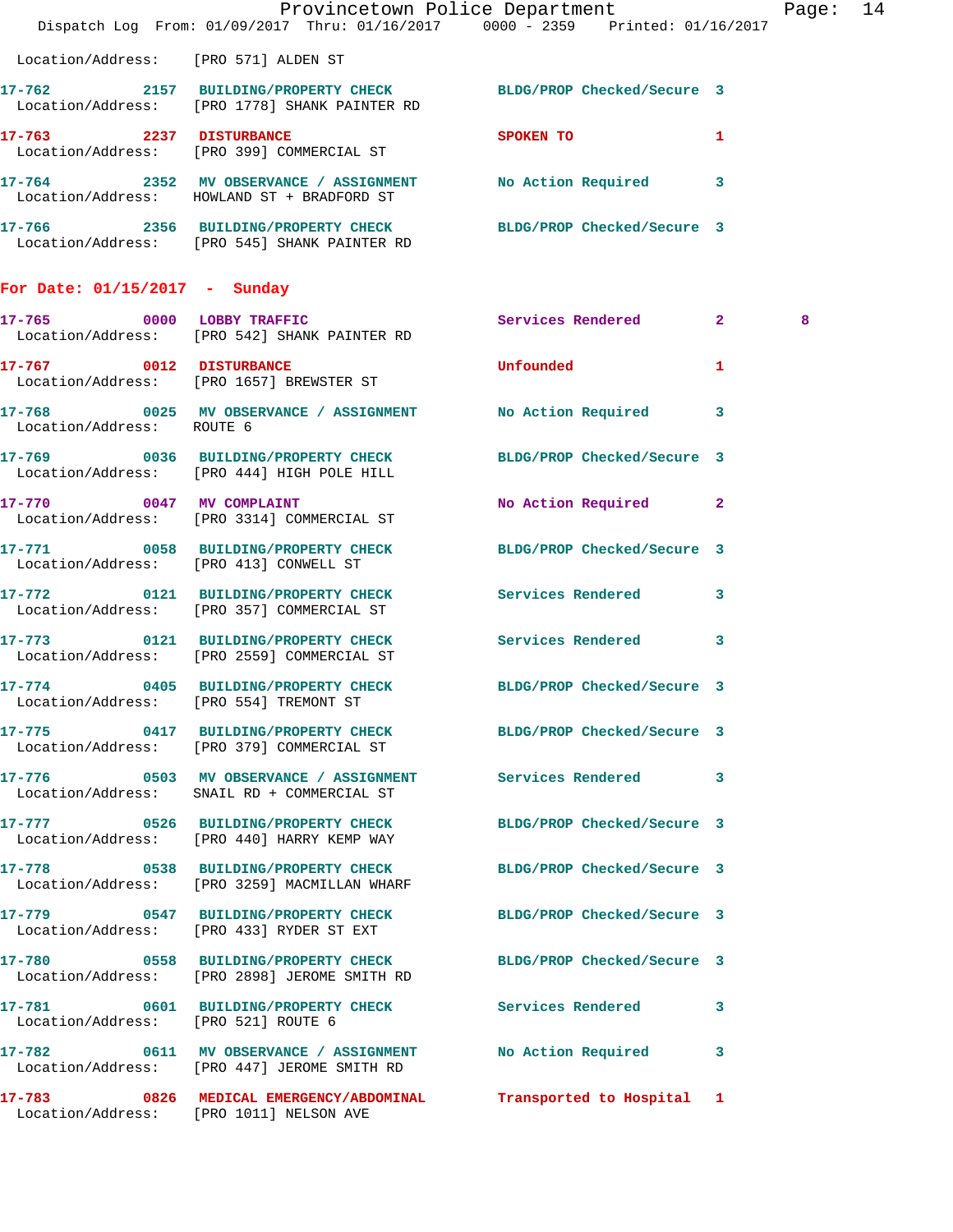|                           | Dispatch Log From: 01/09/2017 Thru: 01/16/2017 0000 - 2359 Printed: 01/16/2017                                 |                            |                |
|---------------------------|----------------------------------------------------------------------------------------------------------------|----------------------------|----------------|
|                           | 17-785 0857 FOLLOW UP<br>Location/Address: [PRO 3300] FRANKLIN ST                                              | Services Rendered          | $\overline{a}$ |
|                           | 17-787 0946 MV OBSERVANCE / ASSIGNMENT Services Rendered<br>Location/Address: BRADFORD ST + STANDISH ST        |                            | 3              |
|                           | 17-789 1030 BUILDING/PROPERTY CHECK Services Rendered<br>Location/Address: [PRO 1638] COMMERCIAL ST            |                            | 3              |
|                           | 17-790 1038 BUILDING/PROPERTY CHECK BLDG/PROP Checked/Secure 3<br>Location/Address: [PRO 3430] COMMERCIAL ST   |                            |                |
|                           | 17-791 1046 BUILDING/PROPERTY CHECK<br>Location/Address: [PRO 106] COMMERCIAL ST                               | <b>Services Rendered</b>   | 3              |
|                           | 17-792 1055 B & E BURGLARY<br>Location/Address: [PRO 1228] COMMERCIAL ST                                       | SPOKEN TO                  | $\mathbf{2}$   |
|                           | 17-793 1105 MEDICAL EMERGENCY/HIP<br>Location/Address: [PRO 69] BRADFORD ST EXT                                | Transported to Hospital    | 1              |
| 17-795 1156 FOLLOW UP     | Location/Address: [PRO 106] COMMERCIAL ST                                                                      | <b>Services Rendered</b>   | $\mathbf{2}$   |
|                           | 17-796 1216 MV OBSERVANCE / ASSIGNMENT Services Rendered<br>Location/Address: [PRO 2489] BRADFORD ST           |                            | 3              |
|                           | 17-797 1246 BUILDING/PROPERTY CHECK BLDG/PROP Checked/Secure 3<br>Location/Address: [PRO 2898] JEROME SMITH RD |                            |                |
| 17-799 1345 MV DISABLED   | Location/Address: [PRO 523] COMMERCIAL ST                                                                      | <b>Services Rendered</b>   | $\overline{a}$ |
|                           | 17-800 1416 SERVE SUMMONS<br>Location/Address: [PRO 3449] CAPTAIN BERTIES WAY<br>Refer To Arrest: 16-189-AR    | Could Not Locate           | 3              |
| 17-801 1531 SERVE SUMMONS | Location/Address: [PRO 230] COMMERCIAL ST                                                                      | <b>Services Rendered</b>   | 3              |
|                           | 17-802 1533 SQUIRREL<br>Location/Address: [PRO 4003] COMMERCIAL ST                                             | <b>Services Rendered</b>   | $\mathbf{2}$   |
|                           | 17-805 1645 BUILDING/PROPERTY CHECK<br>Location/Address: [PRO 3317] CEMETERY RD                                | <b>Services Rendered</b>   |                |
|                           | 17-804 1646 BUILDING/PROPERTY CHECK<br>Location/Address: [PRO 16] BRADFORD ST                                  | BLDG/PROP Checked/Secure 3 |                |
|                           | 17-806 1648 BUILDING/PROPERTY CHECK<br>Location/Address: [PRO 3318] CEMETERY RD                                | <b>Services Rendered</b>   | 3              |
|                           | 17-807 1714 BUILDING/PROPERTY CHECK<br>Location/Address: [PRO 3430] COMMERCIAL ST                              | BLDG/PROP Checked/Secure 3 |                |
| 17-808                    | 1718 MV OBSERVANCE / ASSIGNMENT Services Rendered<br>Location/Address: [PRO 447] JEROME SMITH RD               |                            | 3              |
|                           | 17-809 1730 BUILDING/PROPERTY CHECK<br>Location/Address: [PRO 2483] COMMERCIAL ST                              | BLDG/PROP Checked/Secure 3 |                |
| 17-810                    | 1801 BUILDING/PROPERTY CHECK BLDG/PROP Checked/Secure 3<br>Location/Address: [PRO 1646] WINSLOW ST             |                            |                |
|                           | 17-811 1801 MV OBSERVANCE / ASSIGNMENT Services Rendered<br>Location/Address: BRADFORD ST + STANDISH ST        |                            | 3              |
|                           | 17-814 1813 BUILDING/PROPERTY CHECK BLDG/PROP Checked/Secure 3<br>Location/Address: [PRO 182] COMMERCIAL ST    |                            |                |
| 17-815                    | 1818 BAR CHECK                                                                                                 | Services Rendered          | $\mathbf{2}$   |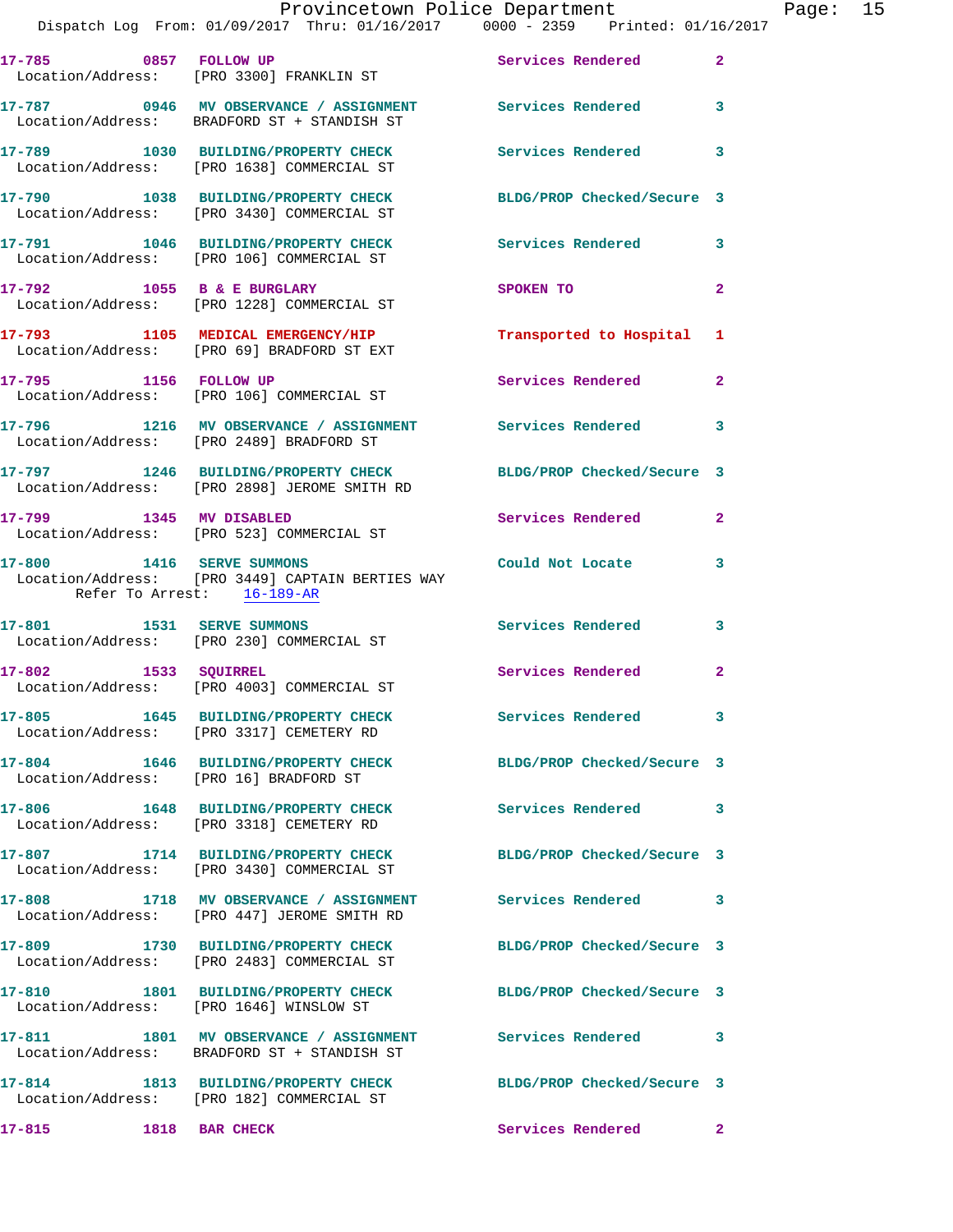|                                        | Provincetown Police Department<br>Dispatch Log From: 01/09/2017 Thru: 01/16/2017 0000 - 2359 Printed: 01/16/2017 |                            |   |
|----------------------------------------|------------------------------------------------------------------------------------------------------------------|----------------------------|---|
|                                        |                                                                                                                  |                            |   |
|                                        | Location/Address: [PRO 3117] COMMERCIAL ST                                                                       |                            |   |
| 17-813 1820 MV STOP                    | Location/Address: BRADFORD ST + CONWELL ST                                                                       | <b>VERBAL WARNING</b>      | 3 |
|                                        | 17-816 1830 BUILDING/PROPERTY CHECK BLDG/PROP Checked/Secure 3<br>Location/Address: [PRO 175] COMMERCIAL ST      |                            |   |
| Location/Address: [PRO 2520] PRINCE ST | 17-817 1846 BUILDING/PROPERTY CHECK                                                                              | <b>Services Rendered</b>   | 3 |
|                                        | 17-818 1848 BUILDING/PROPERTY CHECK Services Rendered<br>Location/Address: [PRO 75] CAPTAIN BERTIES WAY          |                            | 3 |
| Location/Address: [PRO 521] ROUTE 6    | 17-819 2002 BUILDING/PROPERTY CHECK                                                                              | BLDG/PROP Checked/Secure 3 |   |
|                                        | 17-820 2023 BUILDING/PROPERTY CHECK<br>Location/Address: [PRO 3259] MACMILLAN WHARF                              | BLDG/PROP Checked/Secure 3 |   |
|                                        | 17-821 2031 BUILDING/PROPERTY CHECK Services Rendered<br>Location/Address: [PRO 2490] PROVINCELANDS RD           |                            | 3 |
|                                        | 17-822 2044 BUILDING/PROPERTY CHECK<br>Location/Address: [PRO 516] RACE POINT RD                                 | BLDG/PROP Checked/Secure 3 |   |
|                                        | 17-823 2100 BUILDING/PROPERTY CHECK Services Rendered<br>Location/Address: [PRO 2499] RACE POINT RD              |                            | 3 |
|                                        | 17-824 2148 MV OBSERVANCE / ASSIGNMENT<br>Location/Address: BRADFORD ST + HIGH POLE HILL                         | Services Rendered          | 3 |
| 17-825 2324 LOBBY TRAFFIC              | Location/Address: [PRO 542] SHANK PAINTER RD                                                                     | <b>Services Rendered</b>   | 3 |
|                                        | 17-826 2339 BUILDING/PROPERTY CHECK BLDG/PROP Checked/Secure 3<br>Location/Address: [PRO 2499] RACE POINT RD     |                            |   |
|                                        | 17-827 2343 BUILDING/PROPERTY CHECK<br>Location/Address: [PRO 3259] MACMILLAN WHARF                              | BLDG/PROP Checked/Secure 3 |   |
| Location/Address: [PRO 16] BRADFORD ST | 17-829 2358 BUILDING/PROPERTY CHECK BLDG/PROP Checked/Secure 3                                                   |                            |   |
| For Date: $01/16/2017$ - Monday        |                                                                                                                  |                            |   |

|                                      | 17-828                0001     MV  OBSERVANCE  /  ASSIGNMENT                  Services  Rendered<br>Location/Address: HOWLAND ST + BRADFORD ST |                            | $\overline{3}$ |
|--------------------------------------|------------------------------------------------------------------------------------------------------------------------------------------------|----------------------------|----------------|
|                                      | 17-830                0009     MV OBSERVANCE / ASSIGNMENT             No Action Required<br>Location/Address: RYDER ST + BRADFORD ST           |                            | $\mathbf{3}$   |
| Location/Address: [PRO 2513] ROUTE 6 |                                                                                                                                                |                            | $\mathbf{3}$   |
|                                      | Location/Address: [PRO 3443] COMMERCIAL ST                                                                                                     | Services Rendered          | $\mathbf{1}$   |
|                                      | Location/Address: [PRO 1638] COMMERCIAL ST                                                                                                     | BLDG/PROP Checked/Secure 3 |                |
|                                      | 17-835 0135 BUILDING/PROPERTY CHECK<br>Location/Address: [PRO 3296] SHANK PAINTER RD                                                           | BLDG/PROP Checked/Secure 3 |                |
|                                      | Location/Address: [PRO 545] SHANK PAINTER RD                                                                                                   | BLDG/PROP Checked/Secure 3 |                |
|                                      | Location/Address: BRADFORD ST + HIGH POLE HILL                                                                                                 | <b>Services Rendered</b>   | 3              |